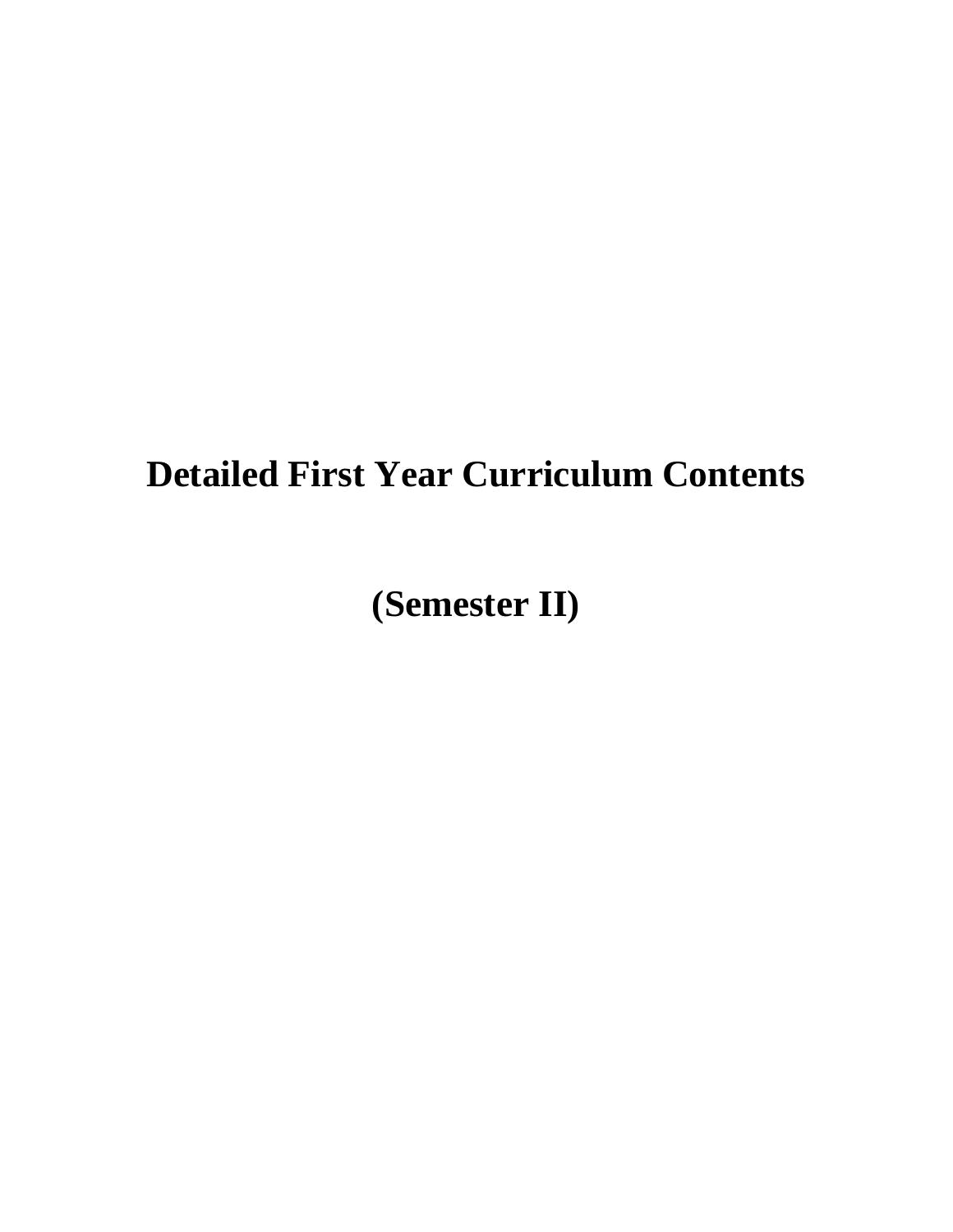# **Mathematics II**

| Course Code            | <b>BS</b> 201       |
|------------------------|---------------------|
| Course Title           | Mathematics $-$ II  |
| Number of Credits      | 4(L: 3, T: 1, P: 0) |
| Prerequisites          | <b>NIL</b>          |
| <b>Course Category</b> | <b>BS</b>           |

This course is designed to give a comprehensive coverage at an introductory level to the subject of matrices, Integral Calculus coordinate geometry, Basic elements of vector algebra and First & second Order Differential Equations.

### **Course Outcomes:**

On completion of the course, the students will be able to

C.O.1: Solve different problems related to Matrices and Determinants for applications in various Engineering problems. (K3)

C.O.2: Evaluate integration of different functions for applications in the field of Engineering and their higher course of studies. (K5)

C.O.3: Identify the basic about geometry and realize that the coordinate geometry provides a connection between algebra and geometry through graphs of lines and curves. (K4)

C.O.4: Determine the amount of work done and the moment or torque on application of forces. (K5)

C.O.5: Solve differential equations and apply them in different Engineering problems. (K3)

# **Course Content:**

# **Module - I: Determinants and Matrices**

Number of Class hours: 10

Learning Outcomes:

- 1. Use Matrices for presentation of large data in an organised expression.(K3)
- 2. Applying algebraic operations on matrices under certain conditions.(K3)
- 3. Analysis and solution of system of linear equations.(K4)

# Detailed content of the unit:

- 1) Definition & Expansion of determinants of order 2 & 3.
- 2) Elementary properties of determinants upto  $3<sup>rd</sup>$  order.
- 3) Minors & Cofactors.
- 4) Consistency of equations, Crammer's rule.
- 5) Definition of a matrix of order m x n.
- 6) Types of matrices-null matrix, square matrix, diagonal matrix, identity matrix etc.
- 7) Symmetric and skew symmetric matrices.
- 8) Algebra of matrices-addition, subtraction, scalar multiplication, multiplication of matrices.
- 9) Inverse of a matrix
- 10) Matrix inverse method to solve a system of linear equations in 3 variables.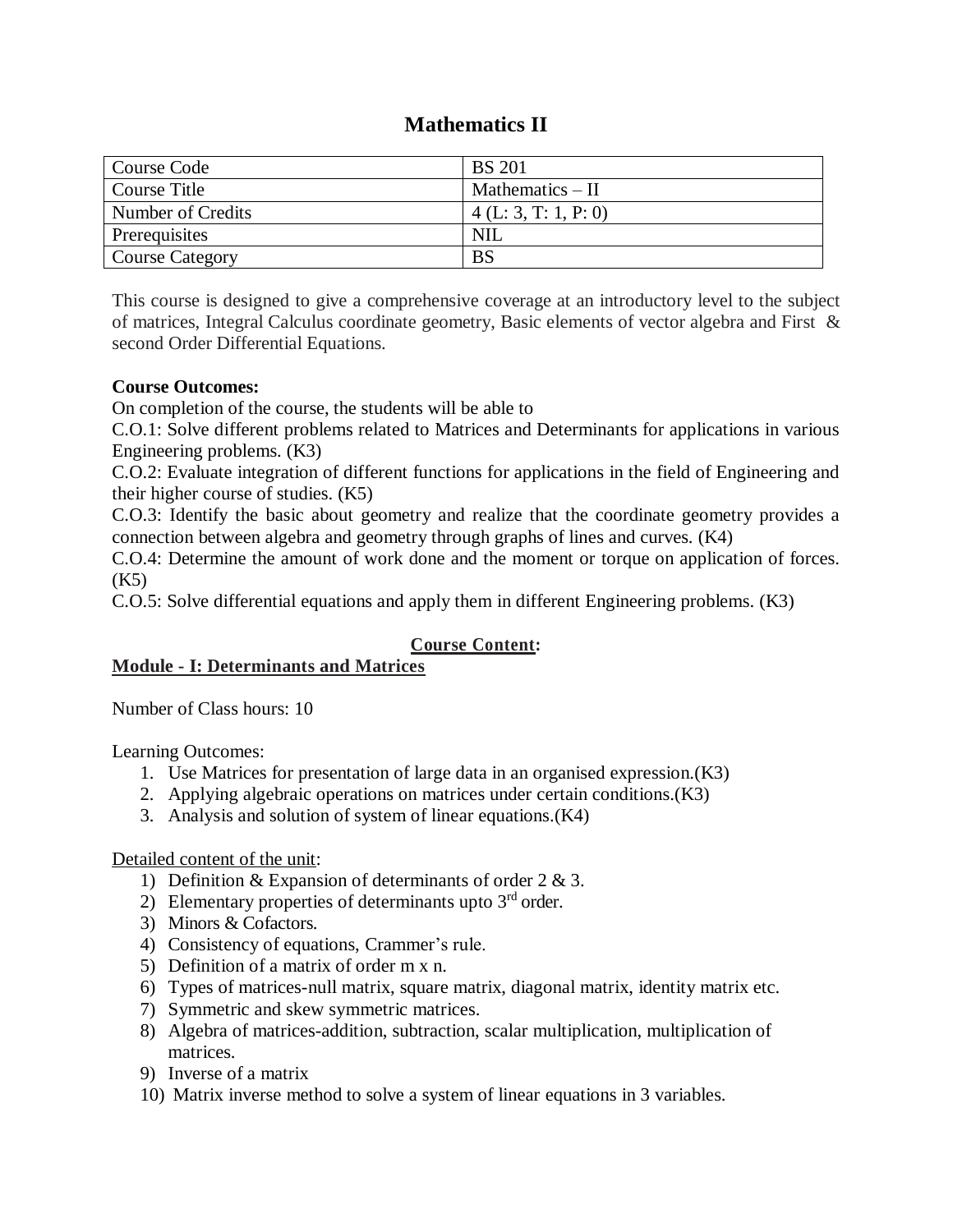# **Module - II: Integral Calculus**

Number of Class hours: 12

Learning Outcomes:

- 1) Explain the meaning of Integration.(K4)
- 2) Learn to use different methods of Integration.(K3)
- 3) Apply different properties of definite integral to solve problems.(K3)
- 4) Apply definite integral in calculation of area and volume.(K3)

# Detailed content of the unit:

- 1) Concept of Integration: Integration as inverse operation of differentiation.
- 2) Fundamental Theorem of Integral calculus
- 3) Simple integration by substitution.
- 4) Integration by parts
- 5) Integration by partial fractions (for linear factors only).
- 6) Use of formulas  $\int_0^{\frac{\pi}{2}} \sin^n x \, dx$  $\int_0^{\frac{\pi}{2}} \sin^n x \, dx$  ,  $\int_0^{\frac{\pi}{2}} \cos^n x \, dx$  $\int_0^{\frac{\pi}{2}} \cos^n x \ dx$  and  $\int_0^{\frac{\pi}{2}} \sin^m x \cos^n x \ dx$  $\int_{0}^{\overline{2}} \sin^{m} x \cos^{n} x \, dx$  for solving problems where m and n are positive integers.
- 7) Properties of definite Integral.
- 8) Applications of integration for i). Simple problem on evaluation of area bounded by a curve and axes. ii). Calculation of Volume of a solid formed by revolution of an area about axes - Simple problems.

# **Module - III: Co-ordinate Geometry**

Number of Class hours: 10

Learning Outcomes:

- 1) Identify and use of Cartesian and Polar co-ordinates. (K4)
- 2) Identify different forms of straight lines, there formation and some properties with respect to each other.(K4)
- 3) Analyzing different types of conic sections, their similarities and differences.(K4)

# Detailed content of the unit:

- 1) Equation of straight line in various standard forms (without proof).
- 2) Intersection of two straight lines.
- 3) Angle between two lines.
- 4) Parallel and perpendicular lines.
- 5) Perpendicular distance formula.
- 6) General equation of a circle and its characteristics.
- 7) To find the equation of a circle, given: i) Centre and radius, ii) Three points lying on it and iii) Coordinates of end points of a diameter.
- 8) Definition of conics (Parabola, Ellipse, Hyperbola) their standard equations without proof.
- 9) Problems on conics when their foci, directories or vertices are given.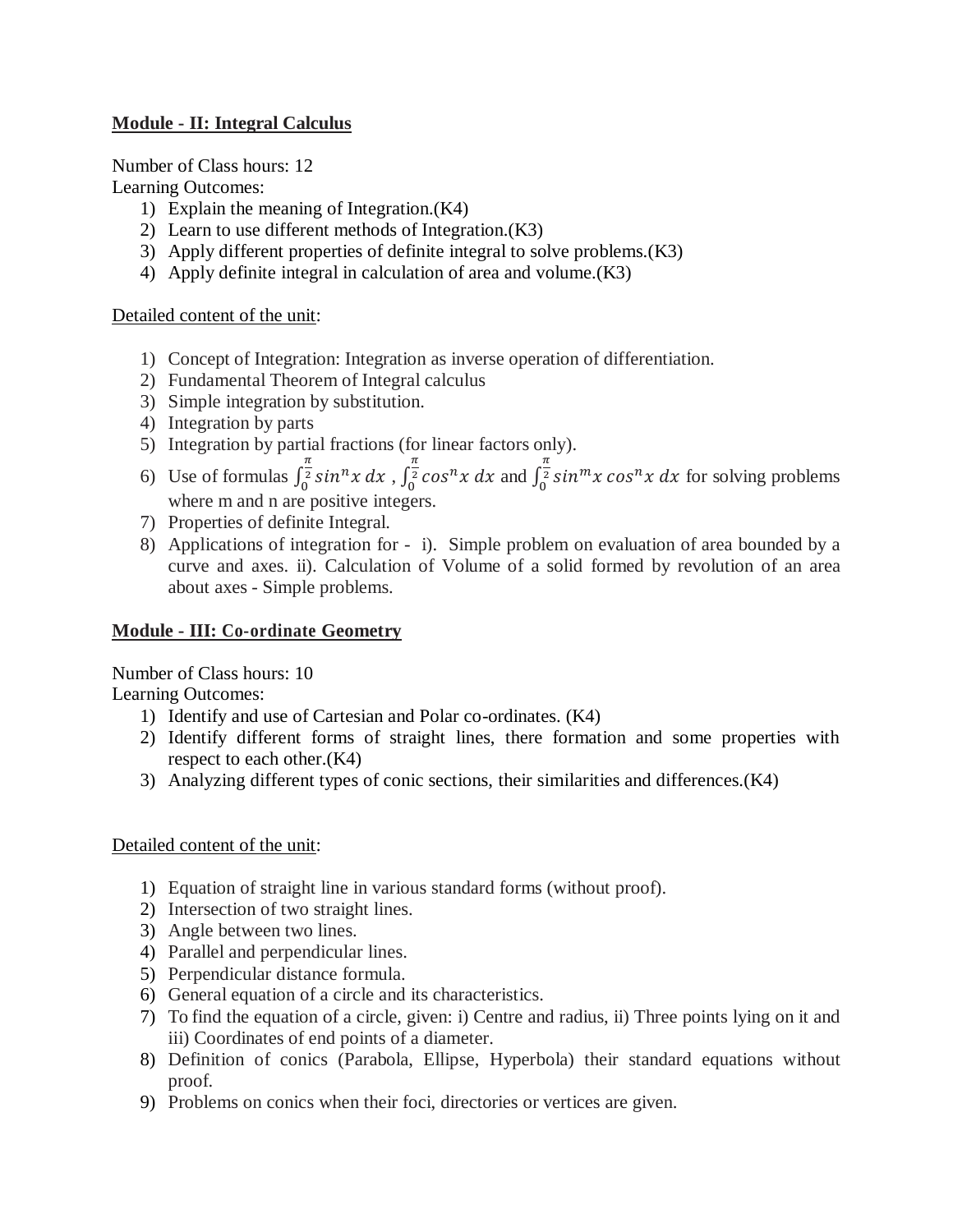# **Module - IV: Vector Algebra**

Number of Class hours: 8

Learning Outcomes:

- 1) Apply the concept of directed line segment or vector and various laws related to it.(K3)
- 2) Apply products of vectors and application of the product.(K3)

# Detailed content of the unit:

- 1) Definition, different types of vectors, rectangular resolution of a vector.
- 2) Addition and subtraction of vectors.
- 3) Scalar and vector products of two vectors with properties.
- 4) Problems related to scalar & vector product.
- 5) Simple problems related to work, moment and angular velocity.

# **Module – V: Differential Equations**

Number of Class hours: 10

Learning Outcomes:

- 1) Identify different types of differential equation with respect to their order and degree.(K4)
- 2) Solve differential equations and apply them in different Engineering problems. (K3)

Detailed content of the unit:

- 1) Definition of ordinary differential equation, order & degree.
- 2) Solution of first order and first degree differential equation by i) variable separation method ii) homogeneous type, iii) exact type iv) Linear differential equation – simple problems.
- 3) Solution of 2nd order linear differential equation with constant coefficients i) Evaluation of complementary functions, ii) Evaluation of Particular Integral(P.I) for exponential function, polynomial function, sine & cosine functions and functions of the form where V is any one of the above – simple examples.
- 4) MATLAB–Simple Introduction.

# References:

- 1) B.S.Grewal, Higher Engineering Mathematics, Khanna Publishers, NewDelhi, 40 Edition, 2007.
- 2) G.B.Thomas, R.L.Finney, Calculus and Analytic Geometry, Addison Wesley, 9 Edition, 1995. 3. S.S.Sabharwal, SunitaJain, Eagle Parkashan, Applied Mathematics, Vol.I&II, Jalandhar.
- 3) Comprehensive Mathematics, Vol.I & II by Laxmi Publications, Delhi.
- 4) Reena Garg & Chandrika Prasad, Advanced Engineering Mathematics, Khanna Publishing House, New Delhi.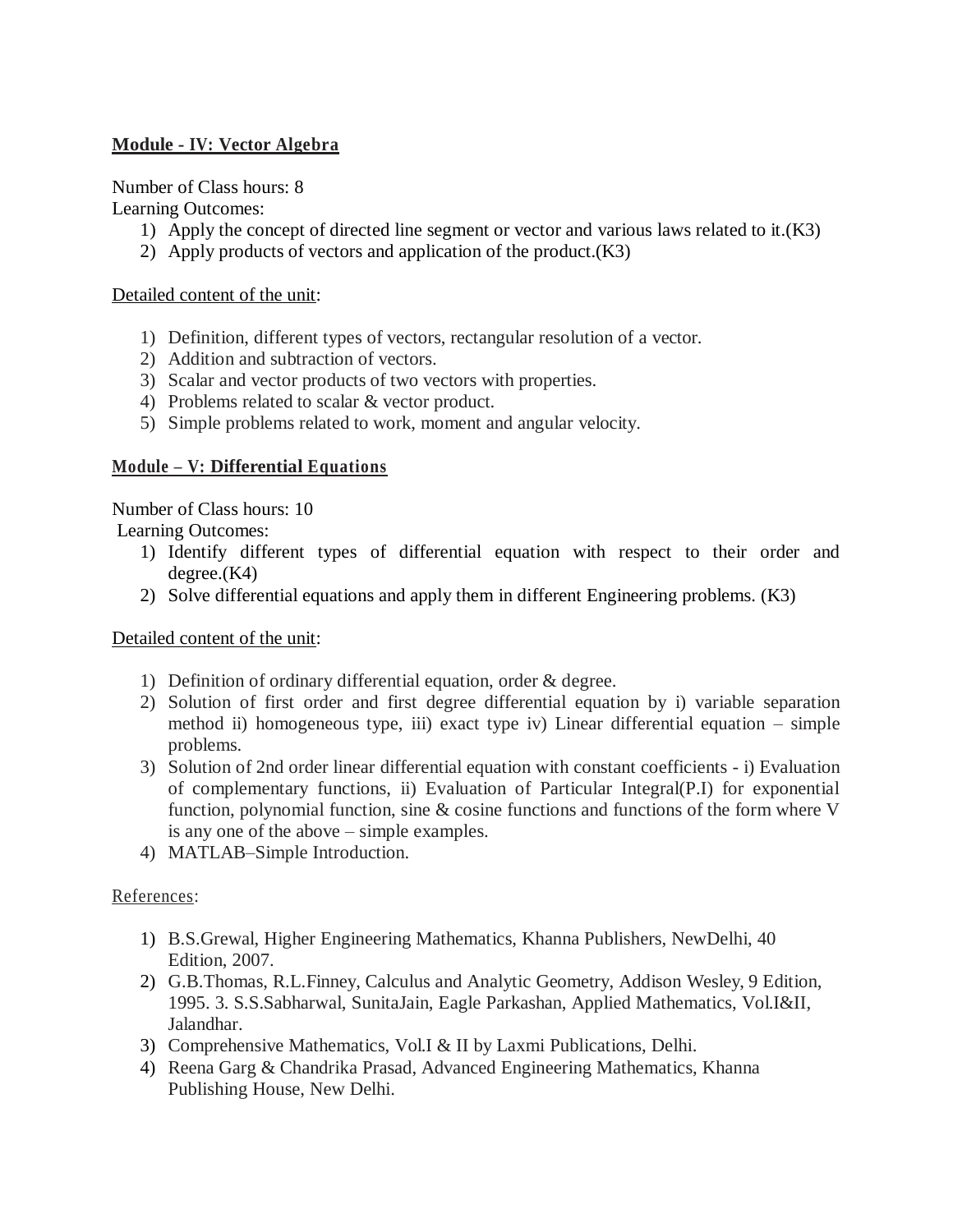# **Applied Physics II**

| Course Code            | <b>BS</b> 202                    |
|------------------------|----------------------------------|
| Course Title           | <b>Applied Physics-II</b>        |
| Number of Credits      | 3(L: 2, T: 1, P: 0)              |
| Prerequisites          | <b>High School Level Physics</b> |
| <b>Course Category</b> | <b>Basic Science</b>             |

### **Course Outcome:-**

After the course the students will be able to-

CO1: Illustrate the phenomenon of Reflection & Refraction. (K3)

CO2: Identify the laws of electro-magneto statics to illustrate electrical components  $\&$ instruments. (K4)

CO3: Explain and apply the Ohm's & Chirchoffs Laws to find solutions to electrical engineering problems.(K4)

CO4: Apply the concepts of semiconductor physics to identify the working of some modern electronic gadgets. (K3)

CO5: Explain the potential of LASER, nanotechnology and optical fibre in modern engineering & medical world. (K4)

# **Module- 1: Optics**

Number of class hours: 3-4 Learning Outcomes:-

Students will be able to

- State basic optical laws.  $(K1)$
- Illustrate the location of the images formed by mirrors and thin converging lens. (K3)
- Outline the conditions for total internal reflection. (K3)
- Outline the uses of microscope and telescope. (K2)

# **Content:-**

Optics Basic optical laws; reflection and refraction, refractive index (expression and simple numerical problems), Images and image formation by lens, lens formula (expression only), power of lens, magnification and defects. Total internal reflection, Critical angle and conditions for total internal reflection, applications of total internal reflection in optical fiber.

Optical Instruments; Magnifying power, resolving power of simple and compound microscope and astronomical telescope in normal adjustment (Expression only), uses of microscope and telescope.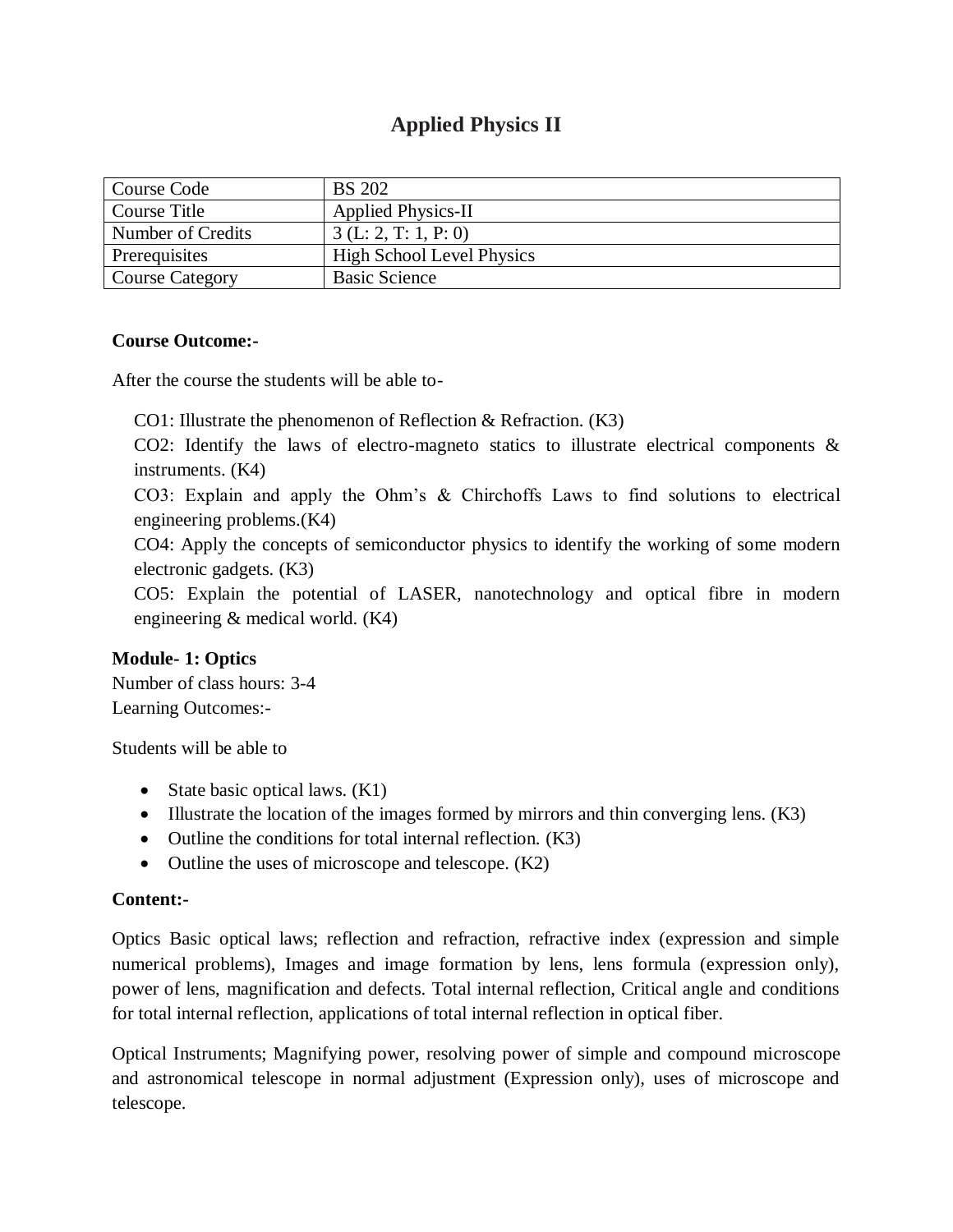# **Module- 2: Electro-Magneto statics**

Number of class hours: 6-7 Learning Outcomes:-

Students will be able to-

- Define electric field, electric lines of force, electric flux, potential difference, capacitor, capacitance, magnetic field, magnetic intensity, magnetic flux, magnetization and their units and properties. (K1)
- Explain the types of capacitor and types of magnetic material. (K2)
- Solve the simple numerical problems on capacitor and combination of capacitor. (K3)
- Explain the conversion of ammeter and voltmeter from galvanometer. (K4)

# **Content:-**

Electrostatics Coulombs law, unit of charge, Electric field, Electric lines of force and their properties, Electric flux, Electric potential and potential difference, Gauss law: Application of Gauss law to find electric field intensity of straight charged conductor, plane charged sheet and charged sphere. Capacitor and its working, Types of capacitors, Capacitance and its units. Capacitance of a parallel plate capacitor, Series and parallel combination of capacitors (related numerical).

Electromagnetism Types of magnetic materials; dia, para and ferromagnetic with their properties, Magnetic field and its units, magnetic intensity, magnetic lines of force, magnetic flux and units, magnetization. Measuring instruments: Galvanometer, Ammeter, Voltmeter, Conversion of a galvanometer into ammeter and voltmeter.

# **Module- 3: Current Electricity**

Number of class hours: 4-5 Learning Outcomes:-

Students will be able to

- Explain electric current, DC and AC current, concept of Resistance and its units, conductance, specific conductance,. Electric power, electric energy and its units. (K2)
- State Ohm's law, Kirchaff's law. (K1)
- Identify different resistances with their colour coding and the factors which affect their values. (K4)
- Apply the knowledge of electric energy over other form of energy to construct daily life appliances. (K3)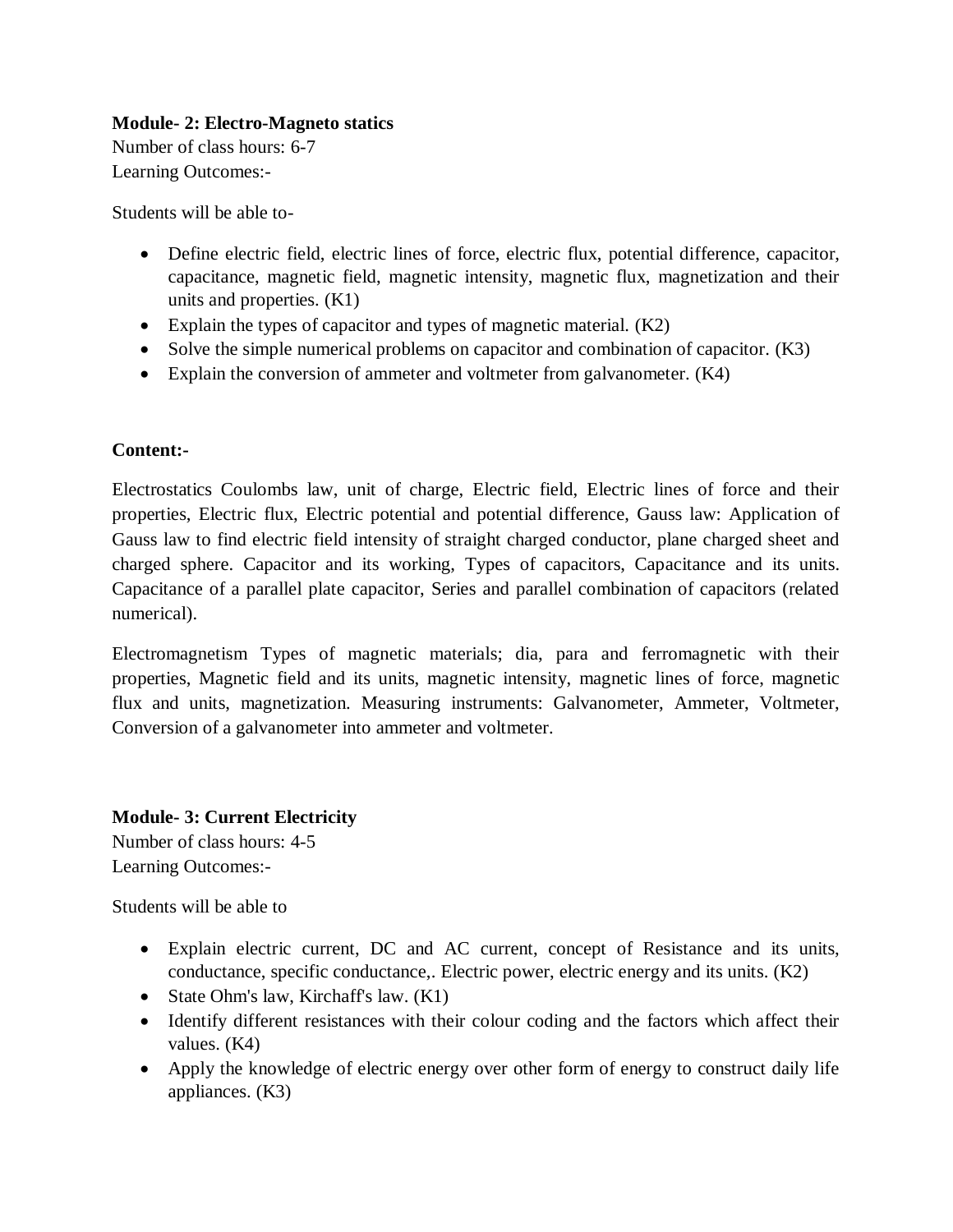**Content:-** Current Electricity: Electric Current and its units, Direct and alternating current, Resistance and its units, Specific resistance, Conductance, Specific conductance, Series and parallel combination of resistances. Factors affecting resistance of a wire, carbon resistances and colour coding. Ohm's law and its verification, Kirchhoff's laws, Wheatstone bridge and its applications (slide wire bridge only), Concept of terminal potential difference and Electro motive force (EMF)

Heating effect of current, Electric power, Electric energy and its units (related numerical problems), Advantages of Electric Energy over other forms of energy.

### **Module- 4: Semiconductor Physics**

Number of class hours: 10-12 Learning Outcomes:-

Students will be able to

- Explain the differences among insulators, semiconductors, conductors and intrinsic, extrinsic semiconductors. (K2)
- Apply the knowledge of diodes in rectifiers and various electronic circuits. (K3)
- Use the knowledge of semiconductor in various technical gadgets like mobile phones, computer, LED, photocells. (K3)

**Content: -** Semiconductor Physics Energy bands in solids, Types of materials (insulator, semiconductor, conductor), intrinsic and extrinsic semiconductors, p-n junction, junction diode and V-I characteristics, types of junction diodes. Diode as rectifier – half wave and full wave rectifier (centre taped). Transistor; description and three terminals, Types- pnp and npn, some electronic applications (list only). Photocells, Solar cells; working principle and engineering applications.

# **Module- 5: Modern Physics**

Number of class hours: 10-12 Learning Outcomes:-

Students will be able to

- Explain spontaneous and stimulated emission, population inversion, optical pumping etc. (K2)
- Identify the use optical fibre and LASER in the field of medicine and communication engineering. (K4)
- Discuss the importance of nanoscience and nanotechnology. (K2)
- Identify the impact of nanotechnology to the society. (K4)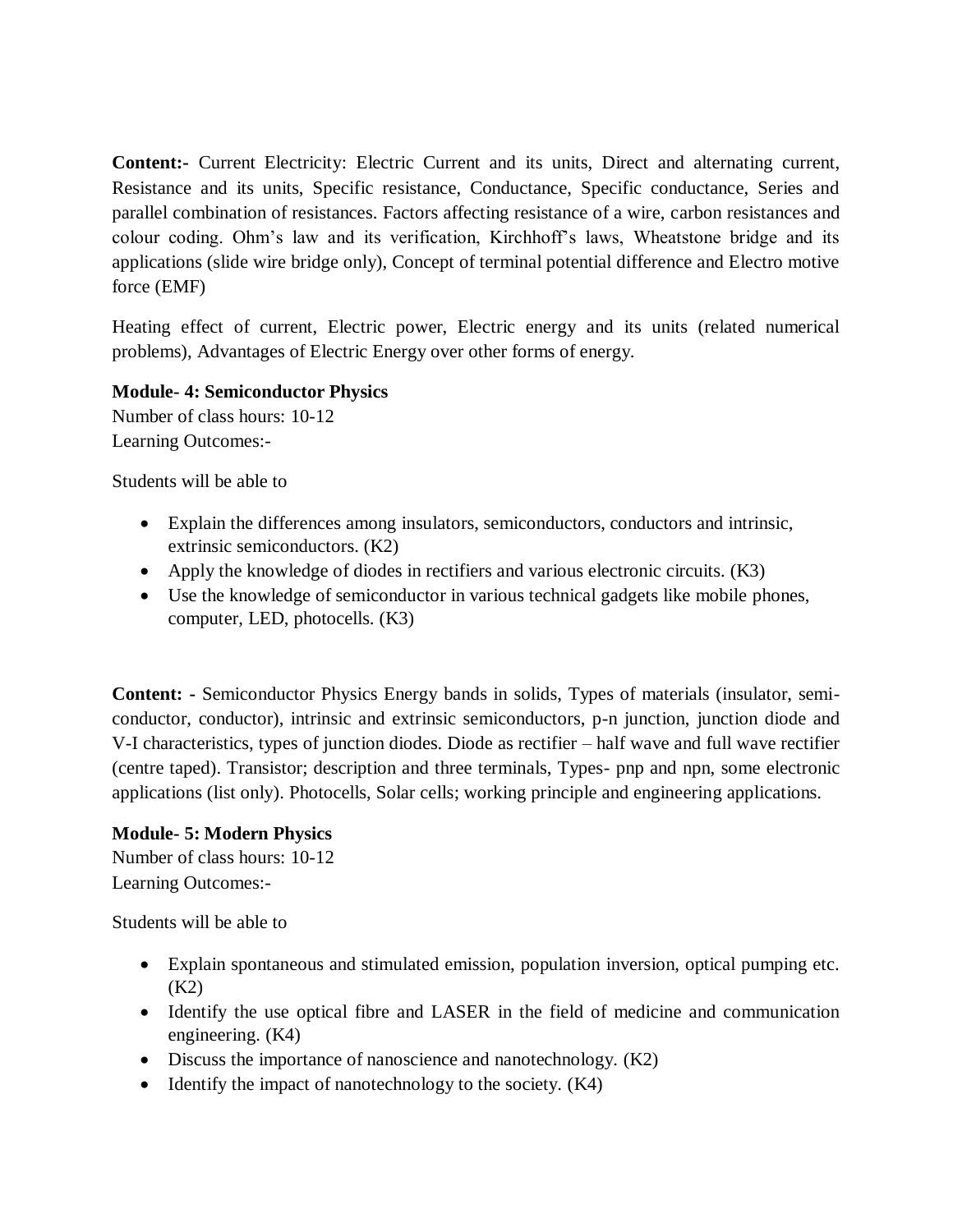**Content:-** Lasers: Energy levels, ionization and excitation potentials; spontaneous and stimulated emission; population inversion, pumping methods, optical feedback, Types of lasers; Ruby, He-Ne and semiconductor (characteristics only), engineering and medical applications of lasers.

Fiber Optics: Introduction to optical fibers, light propagation, acceptance angle and numerical aperture (Expression only), fiber types, applications in; telecommunication, medical and sensors.

Nanoscience and Nanotechnology: Introduction, nanoparticles and nanomaterials, properties at nanoscale, nanotechnology, nanotechnology based devices and applications.

References:

- 1. Text Book of Physics for Class XI& XII (Part-I, Part-II); N.C.E.R.T., Delhi
- 2. Applied Physics, Vol. I and Vol. II, TTTI Publications, Tata McGraw Hill, Delhi
- 3. Concepts in Physics by HC Verma, Vol. I & II, Bharti Bhawan Ltd. New Delhi
- 4. Engineering Physics by PV Naik, Pearson Education Pvt. Ltd, New Delhi.
- 5. Modern approach to Applied Physics-I and II, AS Vasudeva, Modern Publishers.

6. A Textbook of Optics, N Subramanyam, Brij Lal, MN Avahanulu, S Chand and Company Ltd.

7. Introduction to Fiber Optics, Ajoy Ghatak and K Thyagarajan, Cambridge University Press India Pvt. Ltd, New Delhi.

8. Nanoscience and Nanotechnology, KK Choudhary, Narosa Publishing House, Pvt. Ltd. New Delhi.

9. Nanotechnology: Importance and Applications, M.H. Fulekar, IK International Publishing House Pvt. Ltd, New Delhi.

10. e-books/e-tools/ learning physics software/websites etc.

**\*\*\*\*\*\*\*\*\*\*\*\*\*\*\*\*\*\*\*\*\*\*\*\*\*\*\*\***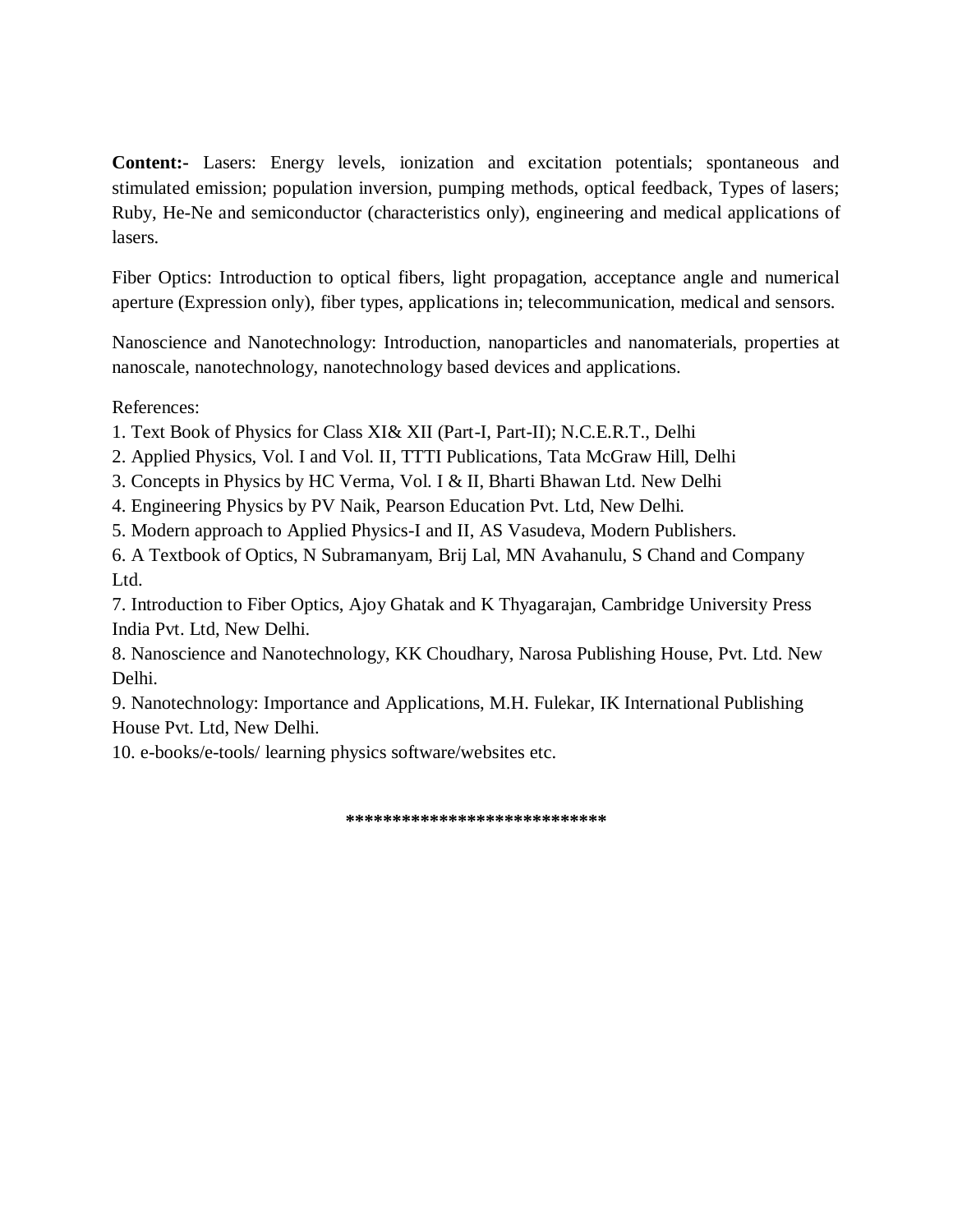# **Introduction to IT Systems**

| Course Code                 | <b>ES 203</b>                     |
|-----------------------------|-----------------------------------|
| Course Title                | <b>Introduction to IT Systems</b> |
| Number of Credits           | 2(L: 2, T: 0, P: 0)               |
| Prerequisites (Course code) | NIL.                              |
| <b>Course Category</b>      | ES                                |

### *Course Outcomes:*

At the end of the course student will be able to:

C.O.1: Comfortably work on Computer **(K2)** C.O.2: Install and Configure Operating System **(K3)** C.O.3: Assemble a PC and connect it to external devices **(K3)** C.O.4: Write documents, create worksheets, and prepare presentations (**K2)** C.O.5: Protect information and computers from basic abuses/attacks.**(K2)**

# *Course contents:*

# **Module 1: Basic Internet skills and hardware components No of. class hours: 5-8 hrs**

**Learning Outcomes**: After completing this module students will be able to:

- 1) Understand browser**(K2)**
- 2) Explore search engines efficiently.**(K2)**
- 3) Understand various computer hardware components **(K2)**

# **Detail content of the unit:**

Basic Internet skills: Understanding browser, efficient use of search engines, awareness about Digital India portals (state and national portals) and college portals

. General understanding of various computer hardware components – CPU, Memory, Display, Keyboard, Mouse, HDD and other Peripheral Devices.

# **Module 2: Operating System Installation and shell commands No of. Class hours: 6-8 hrs**

# **Learning Outcomes: After completing this module students will be able to:**

- 1) Install Operating System (Linux & MS Windows)**(K3)**
- 2) Apply and utilize different Unix Shell and Commands, vi editor **(K2)**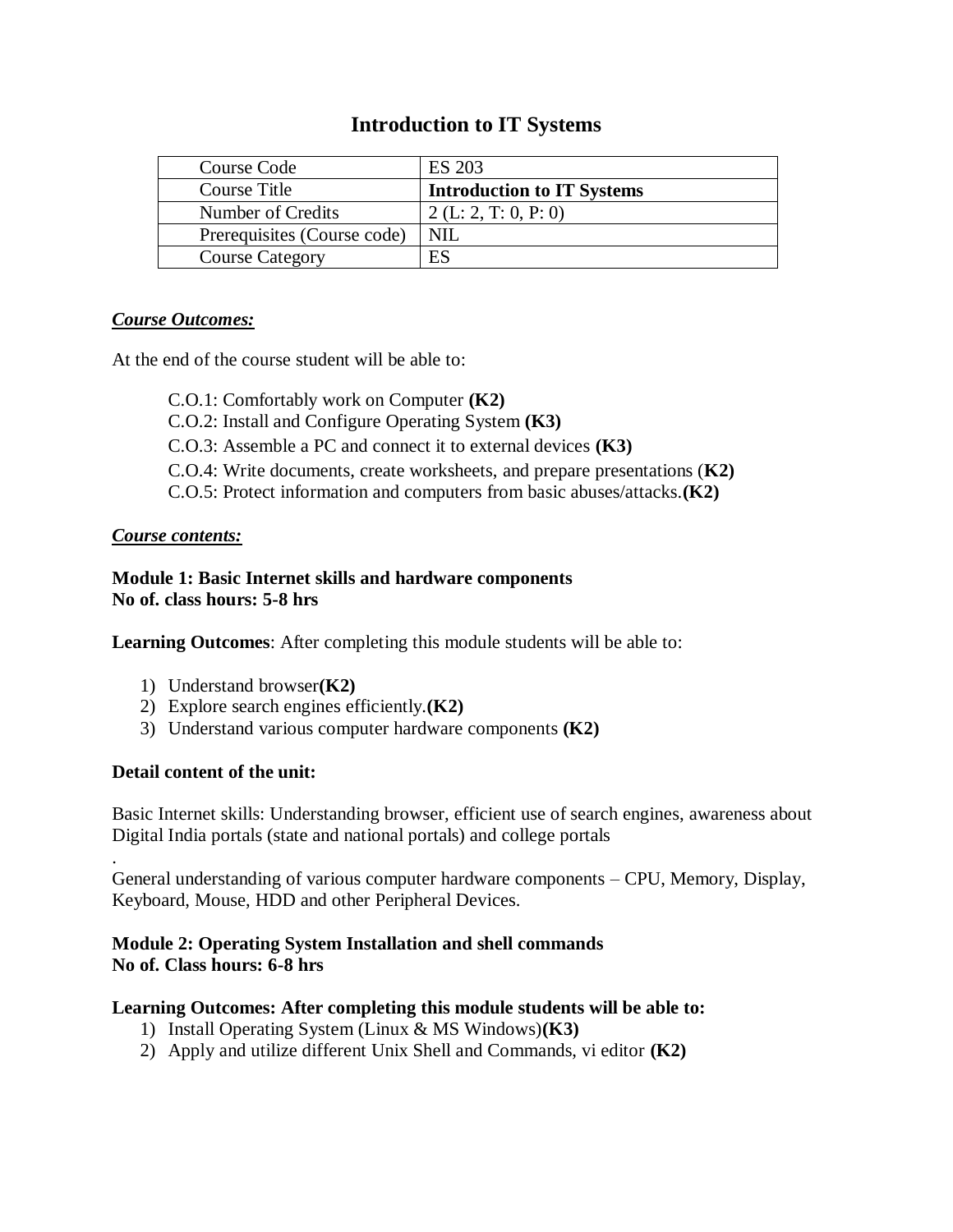### **Detail content of the unit:**

OS Installation (Linux and MS Windows), Unix Shell and Commands, vi editor.

## **Module 3: HTML4,CSS and personal webpage design No of. Class hours: 6-8 hrs Learning Outcomes: After completing this module students will be able to:**

- 1) Understand and apply the basics of HTML4, CSS**(K2)**
- 2) Develop personal webpage**(K3)**

#### **Detail content of the unit:**

HTML4, CSS, making basic personal webpage.

#### **Module 4: Office Tools No of. Class hours: 5-7 hrs Learning Outcomes: After completing this module students will be able to:**

- 1) Understand OpenOffice Writer, OpenOffice Spreadsheet (Calc), OpenOffice Impress.**(K2)**
- 2) Create documents, spreadsheets and presentations**(K3)**

#### **Detail content of the unit:**

Office Tools: OpenOffice Writer, OpenOffice Spreadsheet (Calc), OpenOffice Impress.

#### **Module 5: Information security**

#### **No of. Class hours:**

**Learning Outcomes: After completing this module students will be able to:**

- 1) Understand different information security aspects**(K2)**
- 2) Analyze various security concepts**(K2)**

#### **Detail content of the unit:**

Information security best practices.

#### *References:*

- 1) R.S. Salaria, Computer Fundamentals, Khanna Publishing House
- 2) Ramesh Bangia, PC Software Made Easy The PC Course Kit, Khanna Publishing House
- 3) Online Resources, Linux man pages, Wikipedia
- 4) Mastering Linux Shell Scripting: A practical guide to Linux command-line, Bash scripting, and Shell programming, by Mokhtar Ebrahim, Andrew Mallett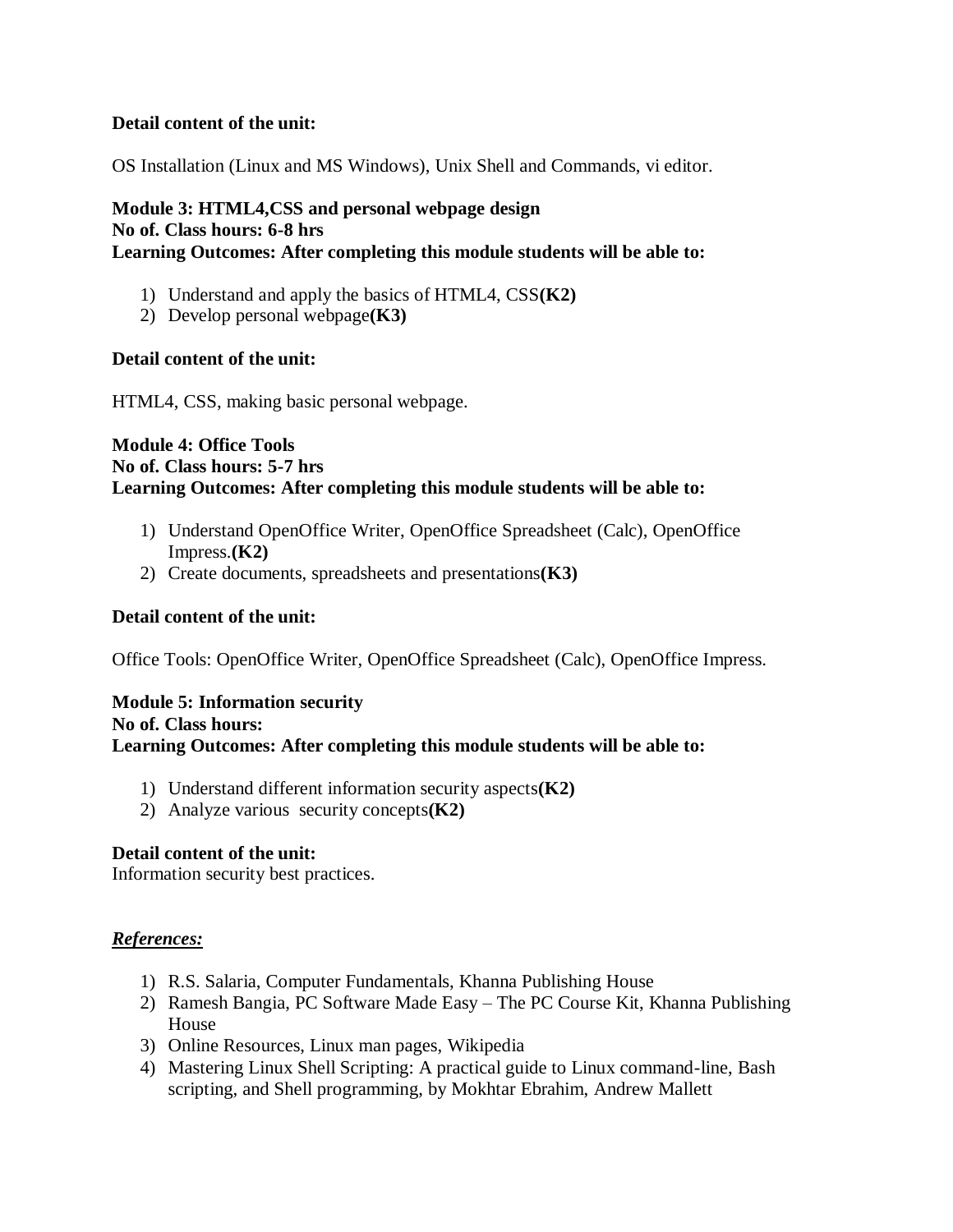# **Fundamentals of Electrical & Electronics Engineering**

| Course Code   | <b>ES 204</b>                                       |
|---------------|-----------------------------------------------------|
| Course Title  | Elements of Electrical and Electronics Engineering. |
|               |                                                     |
| Number of     | $3$ (L: 2, T: 1, P: 0)                              |
| Credits       |                                                     |
| Prerequisites | NIL                                                 |
| Course        | <b>Engineering Science</b>                          |
| Category      |                                                     |

# **Course Outcomes:**

After Completion of the course students would be able to

**CO1**: Gather knowledge for different passive and active elements like resistors, inductors, capacitors, diode, transistors etc.(Cognitive level K1)

**CO2**: Analyse Resistive Circuits and Solve different resistive circuits with AC and DC

sources.(Cognitive level K4)

**CO3**: Analyse Single Phase AC Circuits, magnetic circuits and the power in these circuits. (Cognitive level K4)

**CO4**: To acquire the knowledge about the characteristics and working principles of semiconductor diodes, Bipolar Junction Transistor, FET, MOSFET etc..(Cognitive level K1)

**CO5**: To apply their knowledge on basics of Digital electronics.(Cognitive level K3)

# **Unit-I Overview of Active and Passive Components & Signals.**

**Total class hours-7**

# **Learning Outcomes**

After Completion of Unit-1 students would be able to

- 1. Define different types of active and passive components.(k1)
- 2. Define A.C & D.C quantities, periodic & nonperiodic signals. $(k1)$
- 3. Solve problems on Kirchhoff's voltage and current laws, Star-delta transformations(k3)

**Content:** Introduction to Passive and Active Components: Resistances, Capacitors, Inductors, Diodes, Transistors, Voltage Source, Current Source, A.C & D.C Signal, periodic/non-periodic signals, Kirchhoff's voltage and current laws, Star-delta transformations – Simple problems on all topics.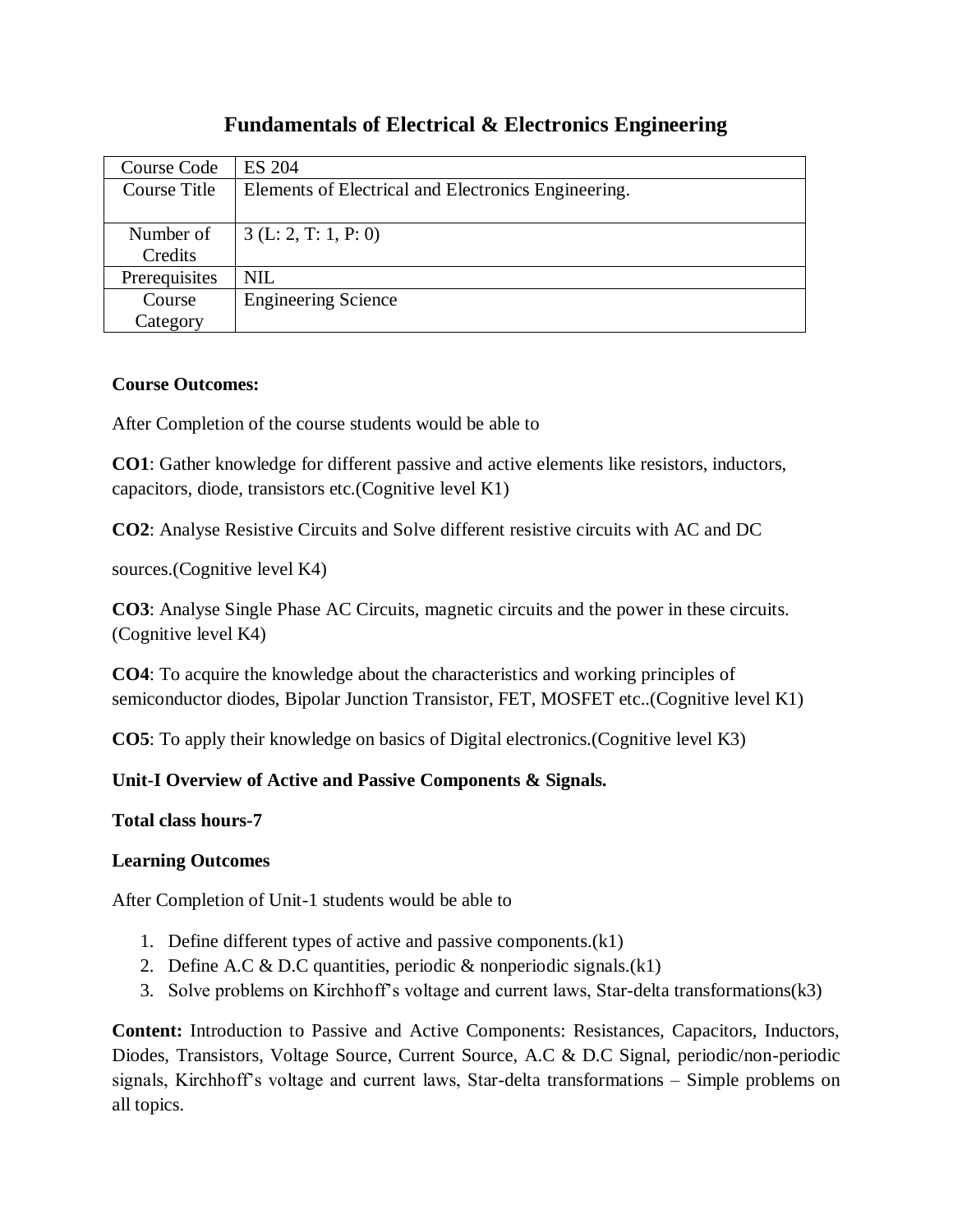## **Unit-IIA.C. Circuits.**

#### **Total class hours-7**

### **Learning Outcomes**

After Completion of Unit-II students would be able to

- 1. Analyze the AC quantities with the help of frequency, Periodic time, RMS value, Average value etc.(k4)
- 2. Analyze the variables in R-L, R-C andR-L-C series/parallel circuit.(k4)
- 3. Analyze the power in AC circuits.(k4)

**Content:** Cycle, Frequency, Periodic time, Amplitude, Angular velocity, RMS value, Average value, Form Factor, Peak Factor, impedance, phase angle, and power factor; Mathematical and phasor representation of alternating emf and current, A.C in resistors, inductors and capacitors; A.C in R-L series, R-C series, R-L-C series and parallel circuits; Power in A. C. Circuits, power triangle, simple numerical on all relevant topics.

### **Unit-III Electric and Magnetic Circuits.**

#### **Total class hours-9**

# **Learning Outcomes**

After Completion of Unit-III students would be able to

- 1. Differentiate between magnetic and electric circuits.(k4)
- 2. Analyze the different laws of electromagnetic induction.(k4)
- 3. Relate the different laws of electromagnetic induction in connection with transformer, DC motors and generators.  $(k4)$

**Content:** EMF, Current, Potential Difference, Power and Energy; M.M.F, magnetic force, permeability, hysteresis loop, reluctance, leakage factor and BH curve; Electromagnetic induction, Faraday's laws of electromagnetic induction, Lenz's law; Dynamically induced emf; Statically induced emf; Equations of self and mutual inductance; Analogy between electric and magnetic circuits. Basic construction, working principle and emf equations of transformer, DC motor and generator, simple numericals on all relevant topics.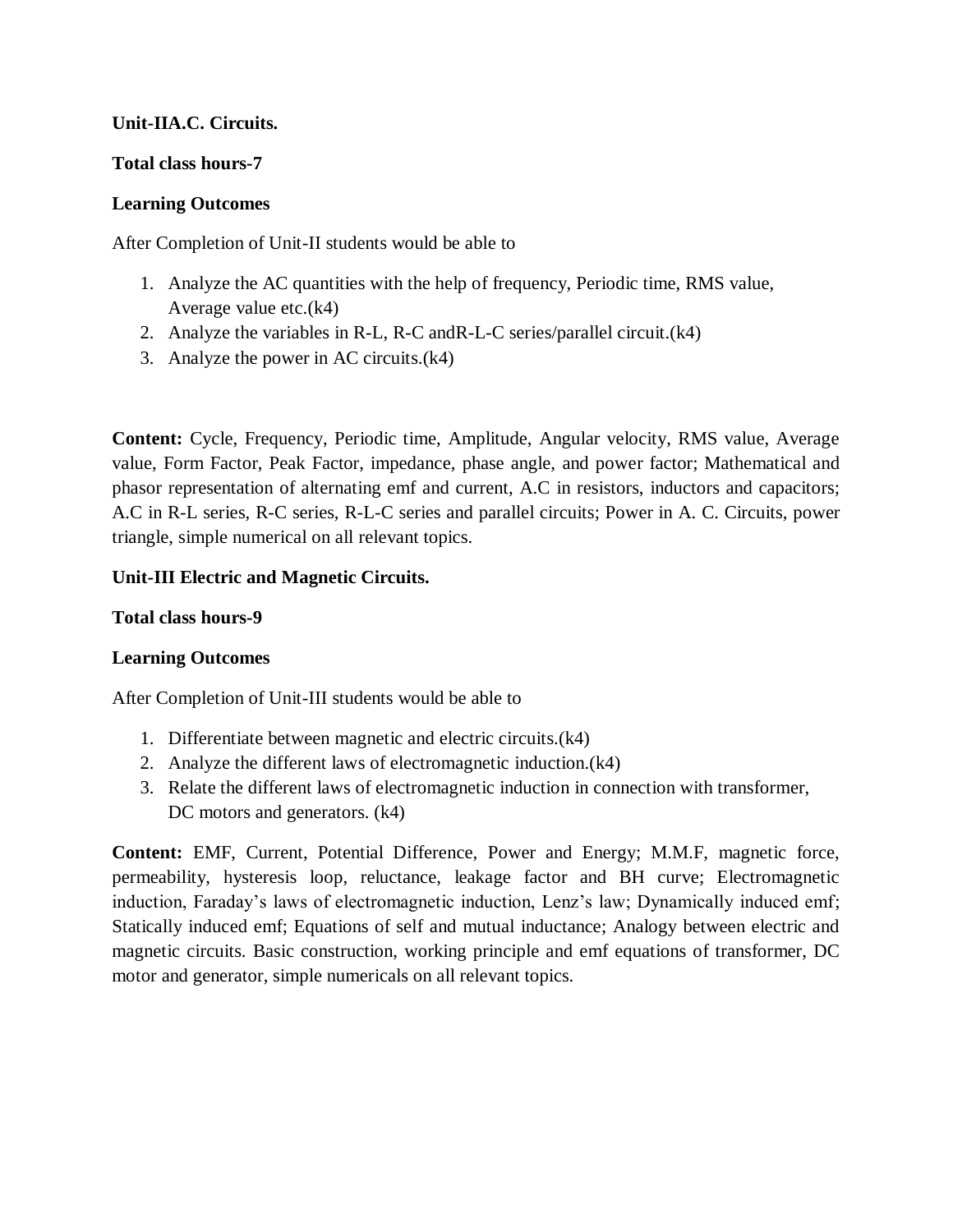# **Unit-IV Overview of Analog Circuits.**

# **Total class hours-11**

# **Learning Outcomes**

After Completion of Unit-IV students would be able to

- 1. Differentiate various configurations of BJT.(k4)
- 2. Analyze the differences of operations between BJT and FET.(k4)
- 3. Apply Op-amp device to design electronic circuits for numerical computations. (k4)

**Content:** Semiconductor, type, biasing of PN diode, VI characteristics of PN diode, Rectifiertype and operation, Bipolar Junction Transistor-types, operation, configurations, applications, JFET and MOSFET-type, operation, VI characteristics, idea of drain resistancs, transconductance, amplification factor, Operational amplifiers- ideal Op-amp, practical Op-amp, open loop and closed loop configurations, design of adder, substractor, comparator, differentiator and integrator circuits, simple numericals on all relevant topics.

# **Unit-V Overview of Digital Electronics.**

# **Total class hours-6**

# **Learning Outcomes**

After Completion of Unit-V students would be able to

- 1. Differentiate various logic gates used in digital circuits.(k4)
- 2. Minimize a logical function using Boolean algebra method.(k4)

**Content:** Difference between analog and digital operations, Logic levels, Logic gates, Boolean algebra, idea of combinational and sequential circuits, simple 13umerical on all relevant topics.

# **References:**

1. Ritu Sahdev, Basic Electrical Engineering, Khanna Publishing House

2. Mittle and Mittal, Basic Electrical Engineering, McGraw Education, New Delhi, 2015, ISBN : 978-0-07-0088572-5

3. Saxena, S. B. Lal, Fundamentals of Electrical Engineering, Cambridge University Press, latest edition ISBN : 9781107464353

4. Theraja, B. L., Electrical Technology Vol – I, S. Chand Publications, New Delhi, 2015, ISBN: 9788121924405

5. Theraja, B. L., Electrical Technology Vol – II, S. Chand Publications, New Delhi, 2015, ISBN: 9788121924375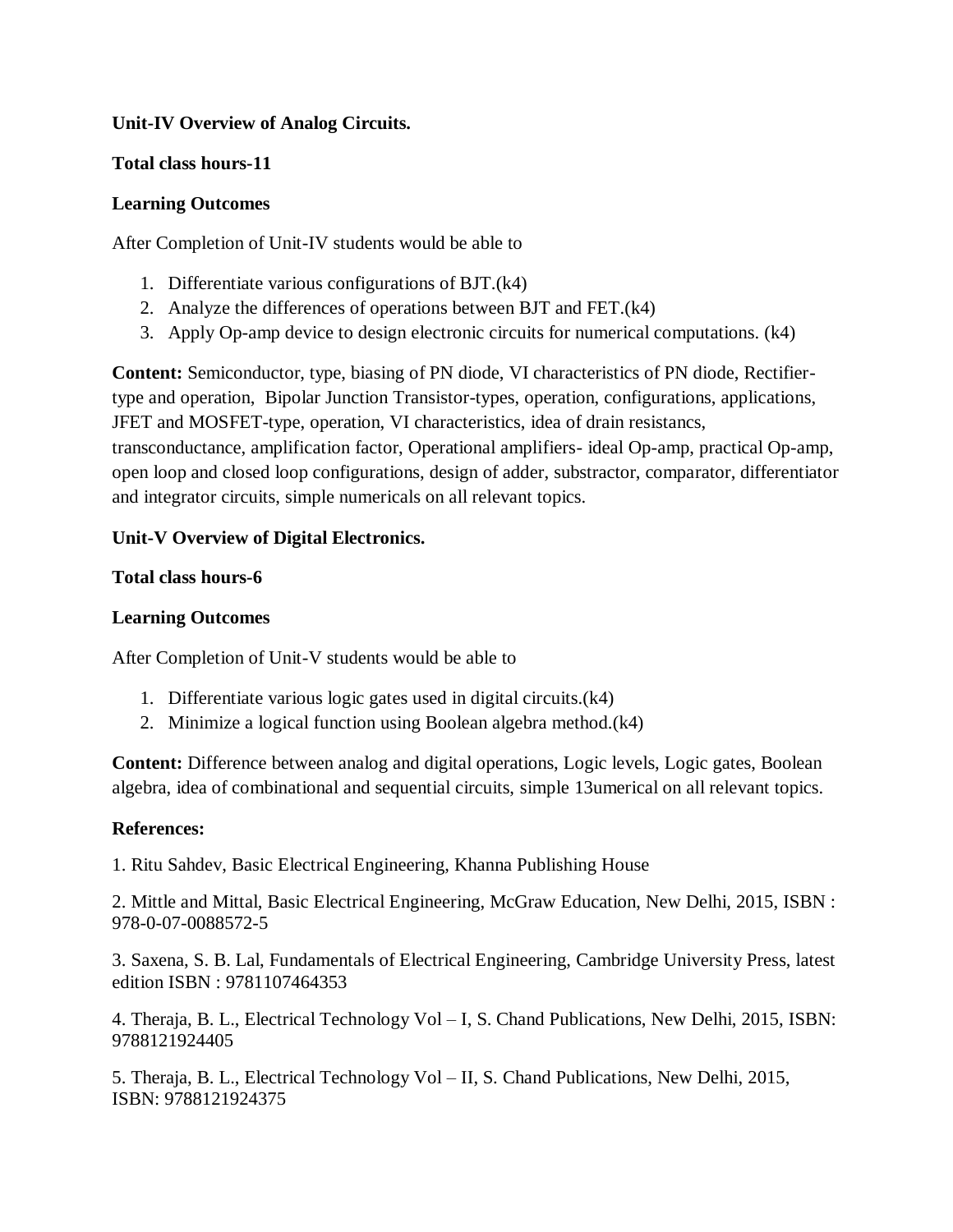6. Jegathesan, V., Basic Electrical and Electronics Engineering, Wiley India, New Delhi, 2015, ISBN : 97881236529513

7. Sedha, R.S., A text book of Applied Electronics, S.Chand, New Delhi, 2008, ISBN-13: 978- 8121927833

8. Malvino, Albert Paul, David, Electronics Principles, McGraw Hill Education, New Delhi,2015, ISBN-13: 0070634244-978

9. Mehta, V.K., Mehta, Rohit, Principles of Electronics, S. Chand and Company, New Delhi, 2014, ISBN-13-9788121924504

10. Bell Devid, Fundamental of Electronic Devices and Circuits, Oxford University Press, New Delhi 2015 ISBN : 9780195425239

\*\*\*\*\*\*\*\*\*\*\*\*\*\*\*\*\*\*\*\*\*\*\*\*\*\*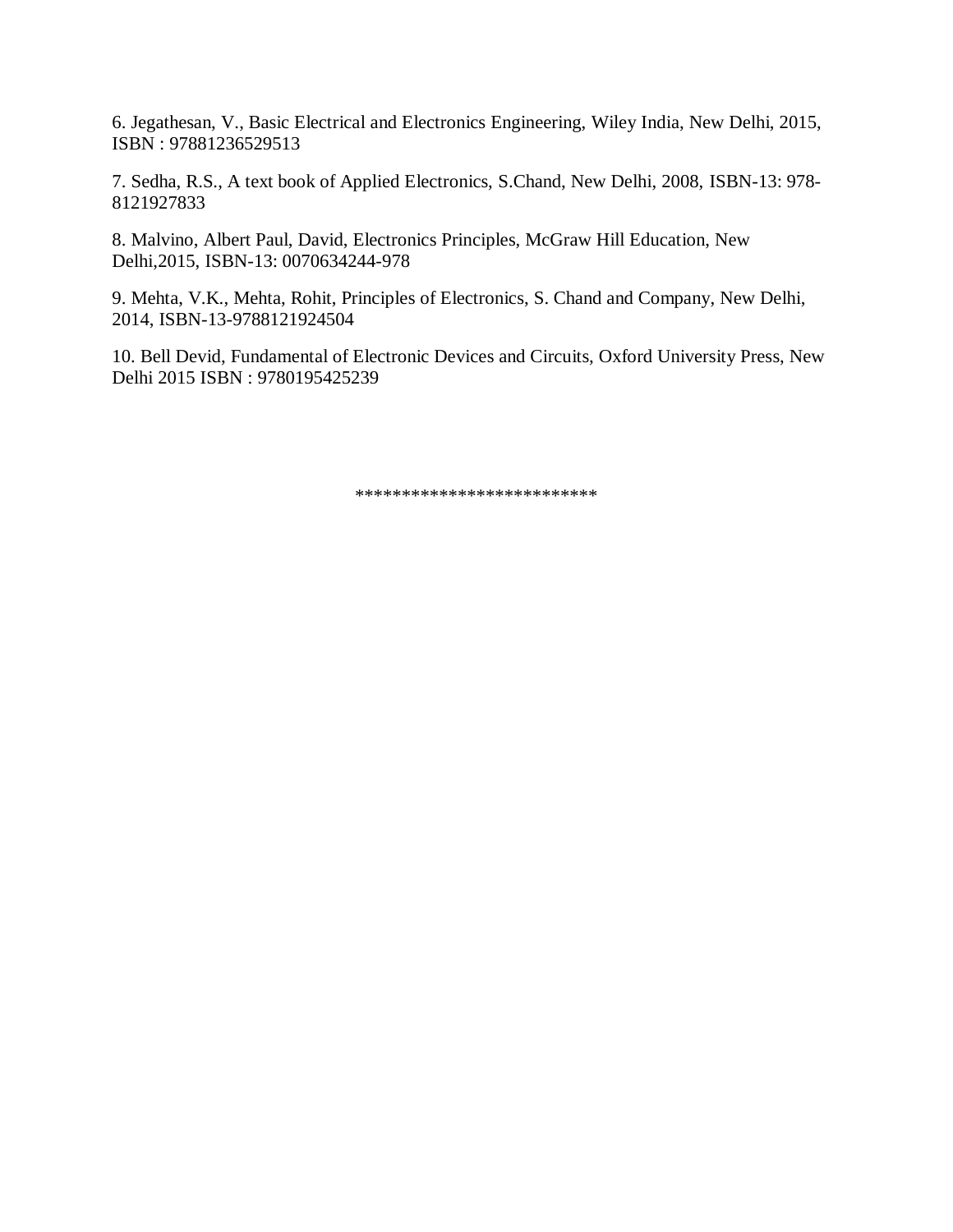# **Engineering Mechanics**

| Course Code            | <b>ES 205</b>                |
|------------------------|------------------------------|
| Course Title           | <b>Engineering Mechanics</b> |
| Number of Credits      | 3(L: 2, T: 1, P: 0)          |
| <b>Prerequisites</b>   | NIL                          |
| <b>Course Category</b> | ES                           |

### **Course outcomes:**

After completing this course, student will be able to:

C.O.1: Identify and determine the force systems for given conditions by applying the basics of mechanics (K2).

C.O.2: Determine unknown force(s) of different engineering systems (K3).

C.O.3: Apply the principles of friction in various conditions for useful purposes  $(K3)$ .

C.O.4: Find the centroid and centre of gravity of various components in engineering systems (K2).

C.O.5: Analyze statically determinate Plane Trusses (K2).

# **Course Contents:**

# **Unit – I Basics of mechanics and force system**

# **No. of Lectures required: 5-8**

# **Unit Learning Outcomes:**

1. Identify flexible body and rigid body; Scalar and vector quantity (K1)

2. Recognize characteristics and effects of a force, Force system and its classification(K1)

3. Explain Orthogonal components and moment of a force(K2)

4. Determine resultant for concurrent, non-concurrent and parallel co-planar force systems(K2)

# **Contents:**

Significance and relevance of Mechanics, Applied mechanics, Statics, Dynamics. Space, time, mass, particle, flexible body and rigid body. Scalar and vector quantity, Units of measurement (SI units) - Fundamental units and derived units.

Force – unit, representation as a vector and by Bow's notation, characteristics and effects of a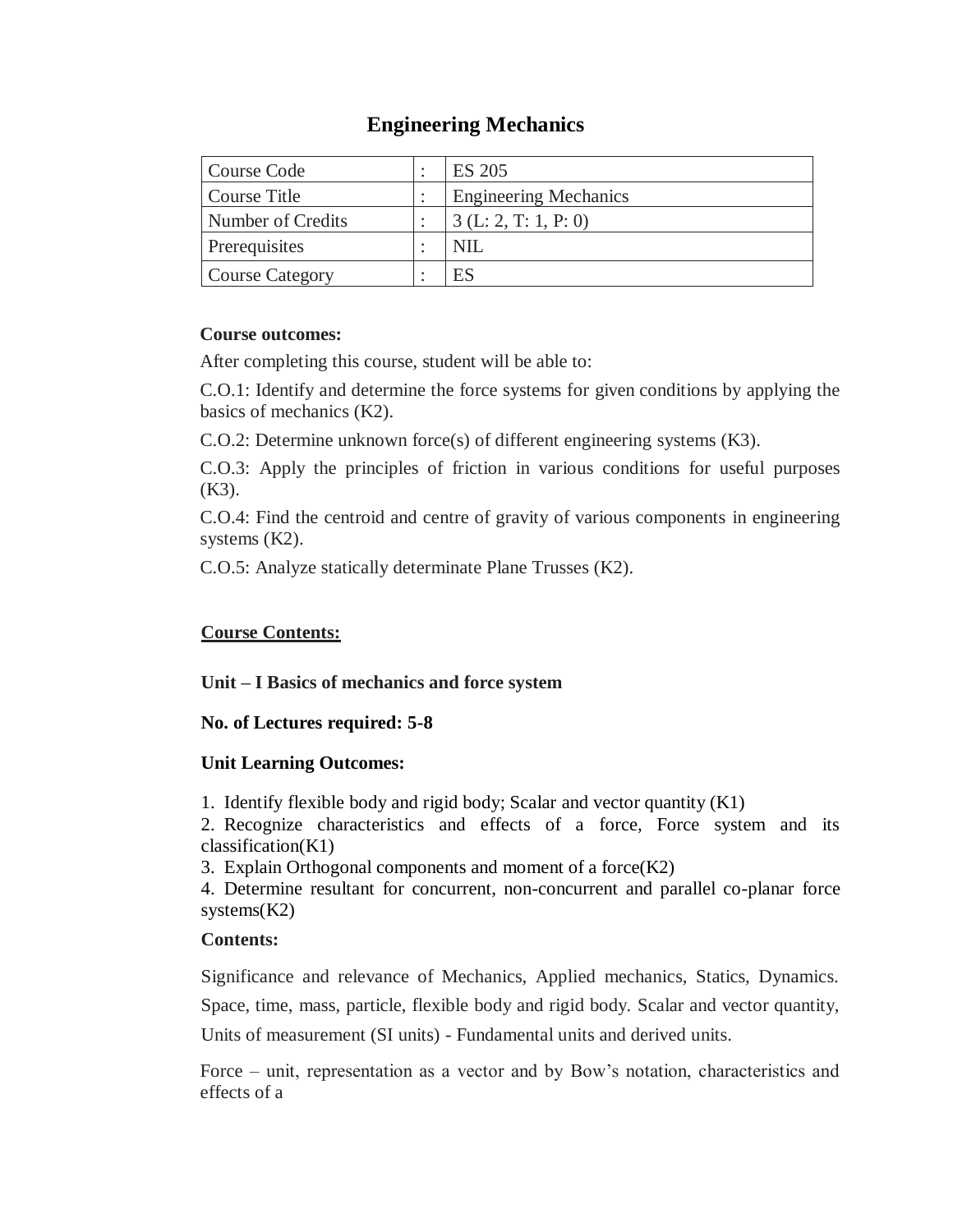force, Principle of transmissibility of force, Force system and its classification.

Resolution of a force - Orthogonal components of a force, moment of a force, Varignon's Theorem.

Composition of forces – Resultant, analytical method for determination of resultant for concur- rent, non-concurrent and parallel co-planar force systems – Law of triangle, parallelogram and polygon offorces.

# **Unit– II Equilibrium No. of Lectures required: 10-12**

# **Unit Learning Outcomes:**

- 1. Express Conditions of Equilibrium (K2)
- 2. Identify plane structures and support conditions (K1)

3. Calculate Statically determinate Beam reaction subjected to combination of Point load and uniformly distributed load (K2)

4. Apply graphical methods of analyzing Statically determinate Beam reaction(K3)

# **Contents:**

Equilibrium and Equilibrant, Free body and Free body diagram, Analytical and graphical meth- ods of analysing equilibrium

Lami's Theorem – statement and explanation, Application for various engineering problems. Types of beam, supports (simple, hinged, roller and fixed) and loads acting on beam (vertical

and inclined point load, uniformly distributed load, couple),

Beam reaction for cantilever, simply supported beam with or without overhang – subjected to combination of Point load and uniformly distributed load.

Beam reaction graphically for simply supported beam subjected to vertical point loads only.

# **Unit– III Friction**

# **No. of Lectures required: 5-8**

# **Unit Learning Outcomes:**

1. Relate laws of friction, limiting equilibrium, limiting friction, co-efficient of friction, angle of friction, angle of repose, relation between co-efficient of friction and angle of friction (K1)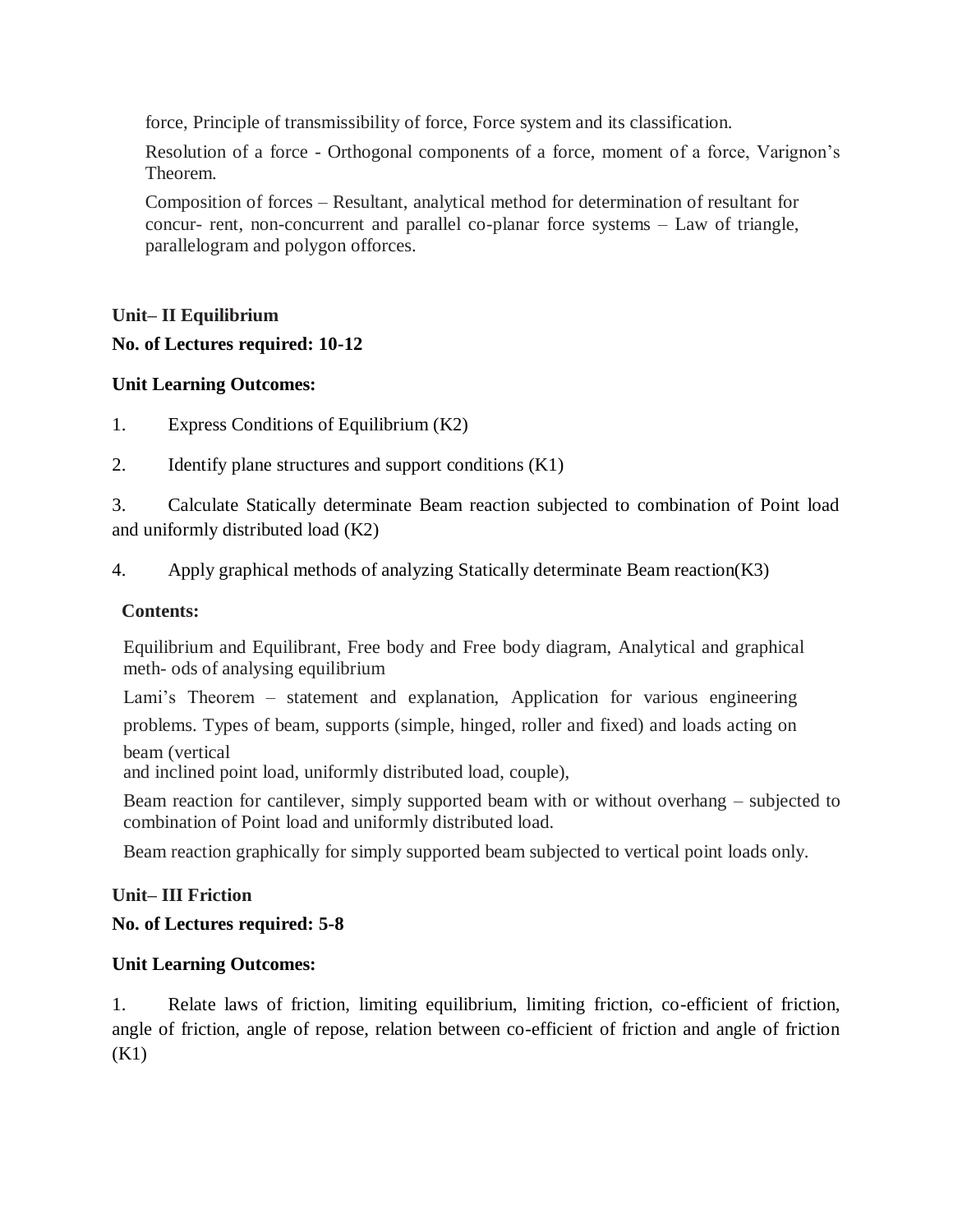2. Apply conditions of Equilibrium of bodies on level surface subjected to force parallel and inclined to plane(K3)

3. Apply conditions of Equilibrium of bodies on inclined plane subjected to force parallel to the plane only (K3)

#### **Contents:**

Friction and its relevance in engineering, types and laws of friction, limiting equilibrium, lim- iting friction, co-efficient of friction, angle of friction, angle of repose, relation between co-effi- cient of friction and angle of friction.

Equilibriumofbodiesonlevelsurfacesubjectedtoforceparallelandinclinedto

plane. Equilibrium of bodies on inclined plane subjected to force parallel to the planeonly.

# **Unit– IV Centroid and center of gravity**

# **No. of Lectures required: 8-10**

#### **Unit Learning Outcomes:**

1. Calculate Centroid of geometrical plane figures (square, rectangle, triangle, circle, semi-circle, quarter circle)(K2)

2. Determine Centroid of composite figures composed of not more than three geometrical figures (K2)

3. Identify Centre of Gravity of simple Solids (Cube, cuboid, cone, cylinder, sphere, hemisphere) Centre of Gravity of composite solids composed of not more than two simple solids (K2)

#### **Contents:**

Centroid of geometrical plane figures (square, rectangle, triangle, circle, semi-circle, quarter circle)

Centroid of composite figures composed of not more than three geometrical figures

Centre of Gravity of simple solids (Cube, cuboid, cone, cylinder, sphere, hemisphere) Centre of Gravity of composite solids composed of not more than two simple solids.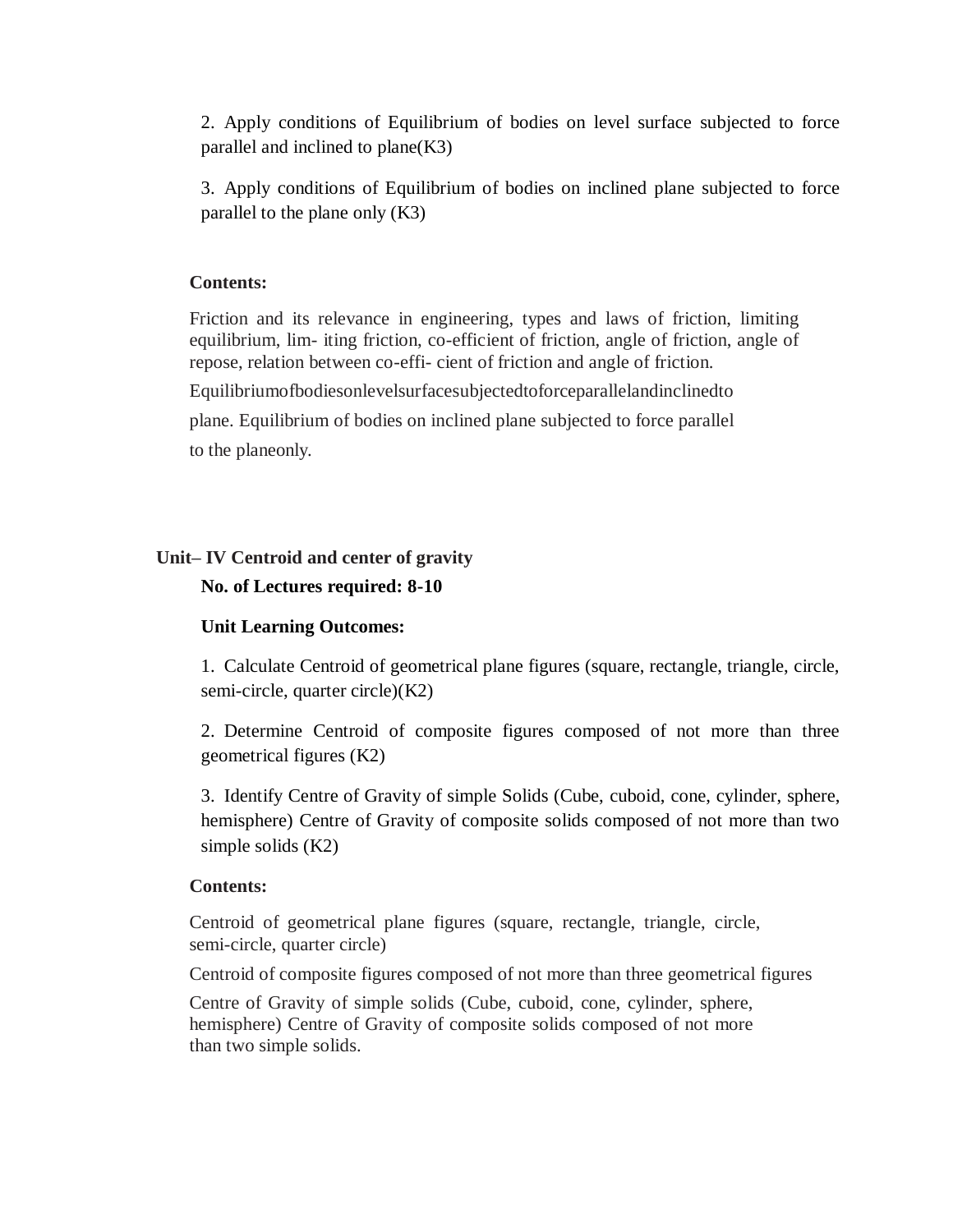#### **Unit – V Trusses**

#### **No. of Lectures required: 10-12**

#### **Unit Learning Outcomes:**

- 1. Describe Static Determinacy, Indeterminacy, and Instability of Plane Trusses(K2)
- 2. Determine Member forces by Method of joints(K2)
- 3. Determine Member forces by Method of Section(K2)

#### **Contents:**

Assumptions for Analysis of Trusses, Arrangement of Members of Plane Trusses— InternalStability,

Equations of Condition for Plane Trusses, Static Determinacy, Indeterminacy, and Instability of PlaneTrusses

Analysis of Plane Trusses by the Method of Joints

Analysis of Plane Trusses by the Method of Sections

#### **Suggested Learning Resources:**

- 1. D.S. Bedi, Engineering Mechanics, Khanna Publications, New Delhi(2008)
- 2. Khurmi, R.S., Applied Mechanics, S. Chand & Co. NewDelhi.
- 3. Engineering Mechanics, devised by Ural Federal Universityhttps://www.edx.org/course/engineering-mechanics-2.
- 4. Engineering Mechanics, By Prof. K. Rameshhttps://onlinecourses.nptel.ac.in/noc19\_me41/preview.
- 5. Dhade, Jamadar &Walawelkar, Fundamental of Applied Mechanics, Pune VidhyarthiGruh.
- 6. Ram, H. D.; Chauhan, A. K., Foundations and Applications of Applied Mechanics, Cam- bridge UniversityPress.
- 7. Meriam, J. L., Kraige, L.G., Engineering Mechanics- Statics, Vol. I, Wiley Publication, New Delhi.

**\*\*\*\*\*\*\*\*\*\*\*\*\*\*\*\*\*\*\*\*\*\***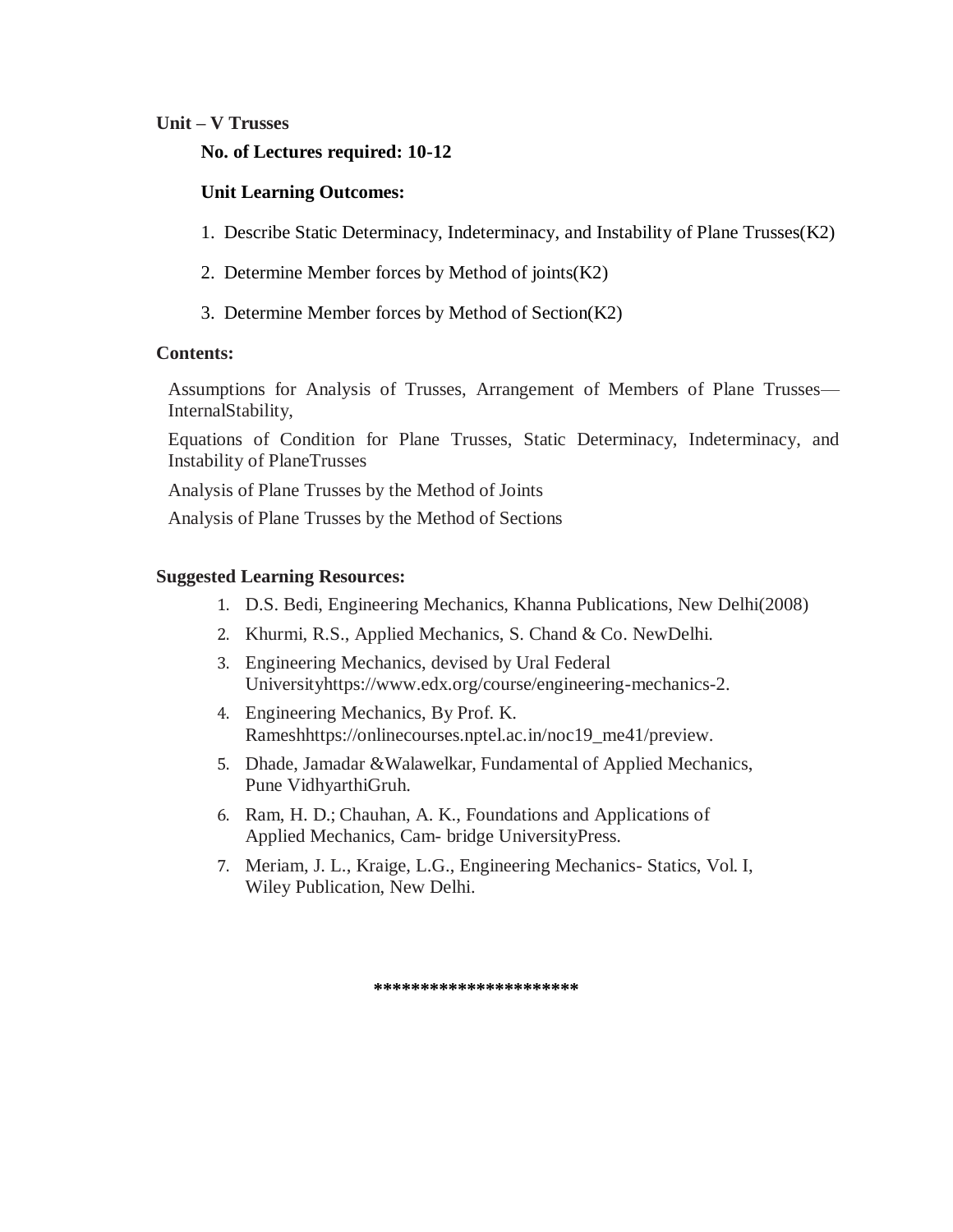# **Applied Physics II Lab**

| Course Code            | <b>BS</b> 206          |
|------------------------|------------------------|
| Course Title           | Applied Physics-II Lab |
| Number of Credits      | 3(L: 0, T: 0, P: 2)    |
| Prerequisites          | Nil                    |
| <b>Course Category</b> | <b>Basic Science</b>   |

# **Course Outcome:**

Students will be able to:-

C.O.1: Illustrate Ohm's law, Kirchoff's law and the laws of reflection & refraction. (K3)

C.O.2: Use lens equations to find focal length and magnifying power of a lens. (K3)

C.O.3: Analyze the conversion of Galvanometer in to ammeter and voltmeter. (K4)

C.O.4: Illustrate V-I Characteristics of semiconductor diode. (K3)

C.O.5: Explain the operation of OHP/ LCD projector. (K2)

# **List of Practical/Activities: (To perform minimum 6 Practical)**

- 1. To verify laws of reflection from a plane mirror/ interface.
- 2. To verify laws of refraction (Snell's law) using a glass slab.
- 3. To determine focal length and magnifying power of a convex lens using optical bench.
- 4. To verify Ohm's law by plotting graph between current and potential difference.
- 5. To verify laws of resistances in series and parallel combination.
- 6. To find the frequency of AC main using electrical vibrator.
- 7. To verify Kirchhoff's law using electric circuits.
- 8. To convert a galvanometer into an ammeter/ voltmeter.
- 9. To draw V-I characteristics of a semiconductor diode (Ge, Si) and determine its knee voltage.
- 10. Study of an optical projection system (OHP/LCD) project report.

# References:

- 1. Text Book of Physics for Class XI& XII (Part-I, Part-II); N.C.E.R.T., Delhi
- 2. Comprehensive Practical Physics, Vol, I & II, JN Jaiswal, Laxmi Publications (P) Ltd., New Delhi
- 3. Practical Physics by C. L. Arora, S. Chand & Company Ltd.
- 4. e-books/e-tools/ learning physics software/you Tube videos/ websites etc.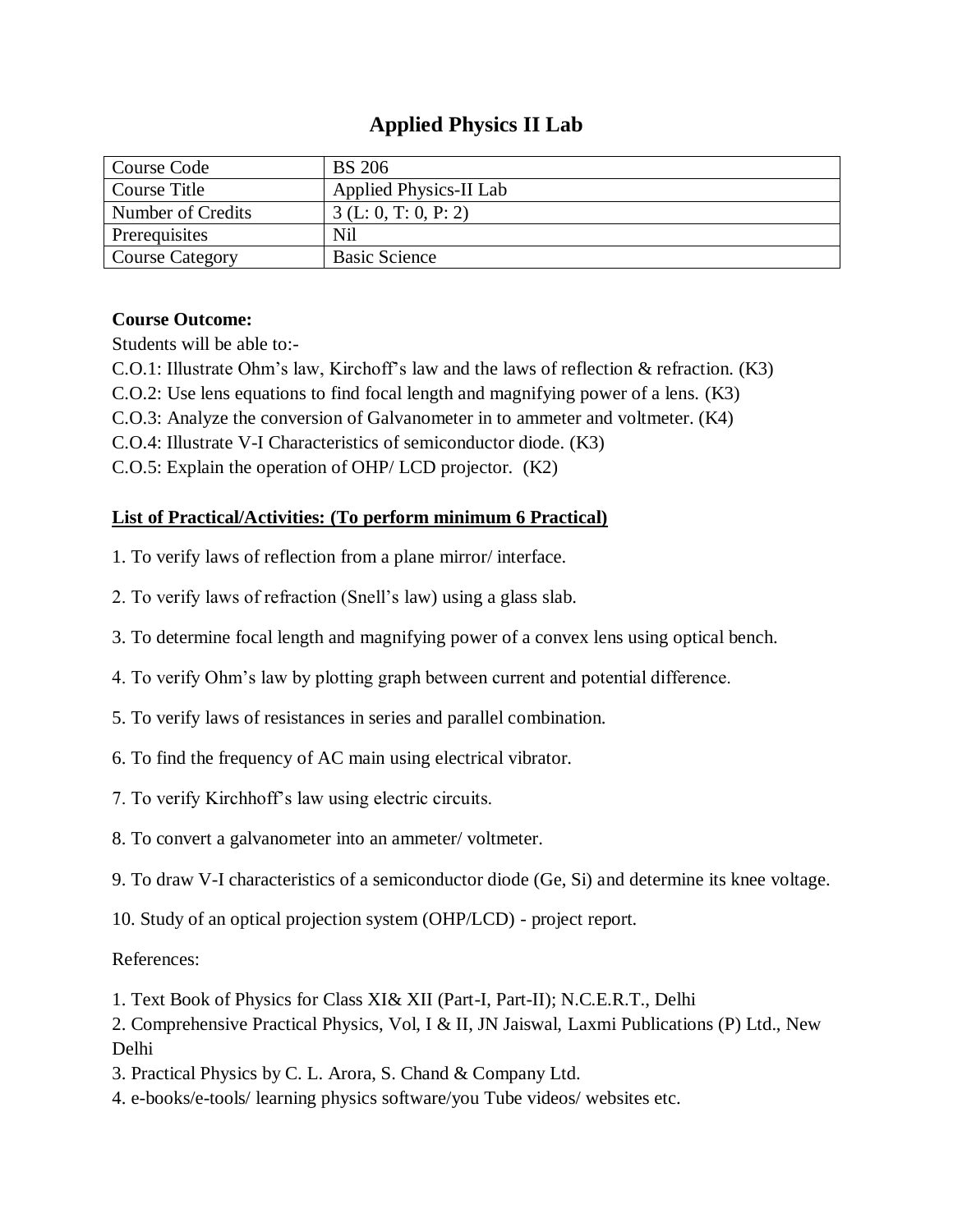| Course Code                 | ES 207                                 |
|-----------------------------|----------------------------------------|
| Course Title                | <b>Introduction to IT Systems Lab</b>  |
| Number of Credits           | 2 (L: 0, T: 0, P: 4)                   |
| Prerequisites (Course code) | Nil, should be doing ES102 in parallel |
| <b>Course Category</b>      | ES                                     |

# **Introduction to IT Systems Lab**

### *Course Outcomes:*

At the end of the course student will be able to:

- C.O.1: Comfortably work on Computer **(K2)**
- C.O.2: Install and configure Operating System **(K3)**
- C.O.3: Assemble a PC and connect it to external devices **(K3)**
- C.O.4: Write documents, create worksheets, and prepare presentations **(K2)**
- C.O.5: Protect information and computers from basic abuses/attacks. **(K2)**

#### *Course contents:*

# **Module 1: Basic Internet skills and hardware components No of. Class hours: 5-8 hrs**

#### **Learning Outcomes: After completing this module students will be able to:**

- 1) Understand browser **(K2)**
- 2) Explore search engines efficiently.**(K2)**
- 3) Understand various computer hardware components **(K2)**

#### **Detail content of the unit:**

- 1. Browser features, browsing, using various search engines, writing search queries
- 2. Visit various e-governance/Digital India portals, understand their features, services offered
- 3. Read Wikipedia pages on computer hardware components, look at those components in lab, identify them, recognize various ports/interfaces and related cables, etc.

#### **Module 2: OS Installation and peripheral connection No of. Class hours: 6-8 hrs Learning Outcomes: After completing this module students will be able to:**

- 1) Install Operating System (Linux & MS Windows)**(K3)**
- 2) Understand different peripherals& connect them to computer **(K2)**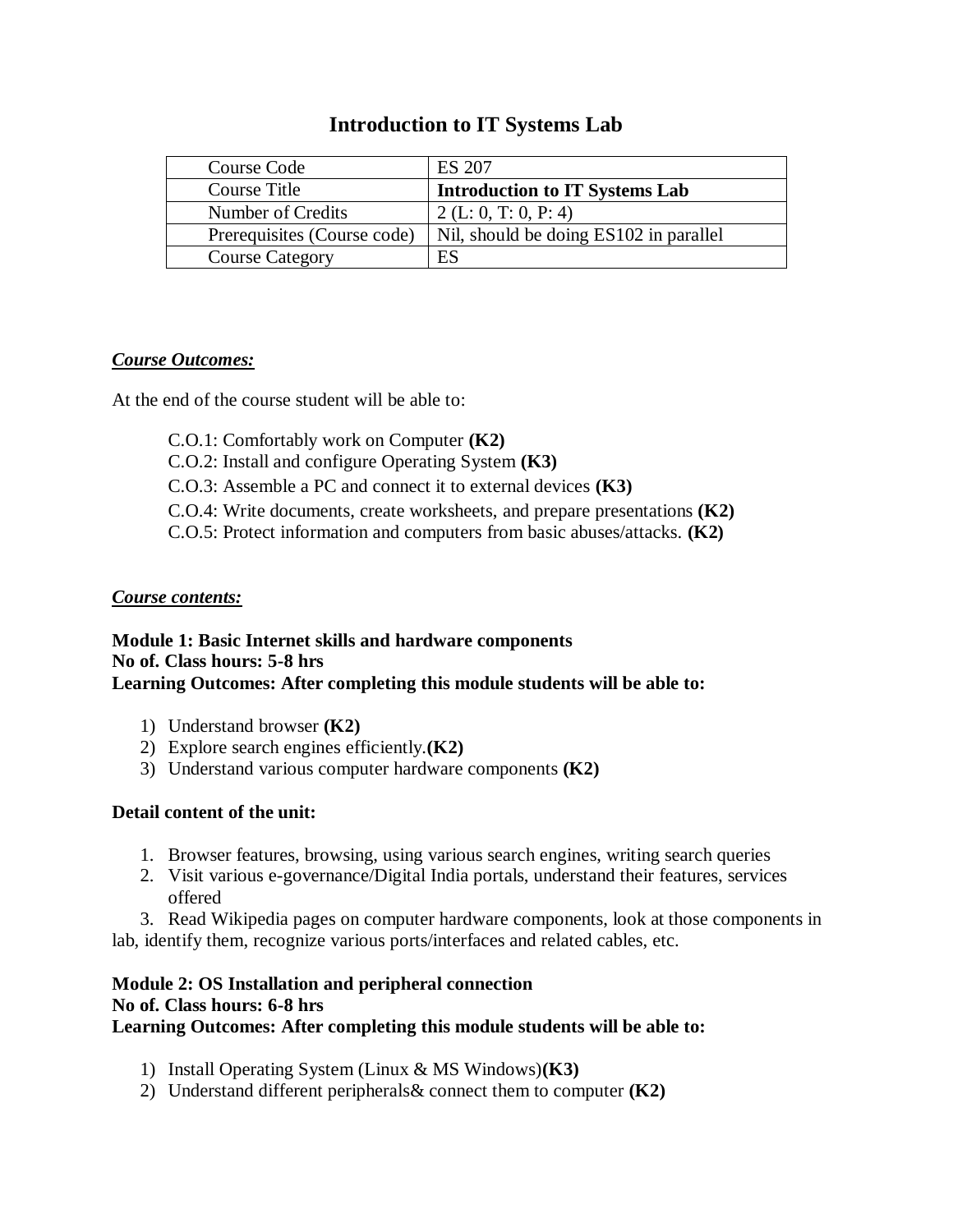#### **Detail content of the unit:**

1. Install Linux and Windows operating system on identified lab machines, explore various options, do it multiple times

2. Connect various peripherals (printer, scanner, etc.) to computer, explore various features of peripheral and their device driver software.

#### **Module 3: HTML4 and personal webpage design No of. Class hours: 6-8 hrs Learning Outcomes: After completing this module students will be able to:**

- 1) Understand and apply the basics of HTML4**(K2)**
- 2) Develop personal webpage**(K3)**

#### **Detail content of the unit:**

1. Practice HTML commands, try them with various values, make your own Webpage

#### **Module 4: Office Tools No of. Class hours: 5-7 hrs Learning Outcomes: After completing this module students will be able to:**

- 1) Understand OpenOffice Writer, OpenOffice Spreadsheet (Calc), OpenOffice Impress.**(K2)**
- 2) Create documents, spreadsheets and presentations**(K3)**

#### **Detail content of the unit:**

1. Explore features of Open Office tools, create documents using these features, do it multiple times

#### **Module 5: Operating System security features No of. Class hours: 5-7 hrs Learning Outcomes: After completing this module students will be able to:**

- 1) Understand and different OS security features**(K2)**
- 2) Utilize various OS security features**(K2)**

#### **Detail content of the unit:**

1. Explore security features of Operating Systems and Tools, try using them and see whathappens.

#### *References:*

- 1. R.S. Salaria, Computer Fundamentals, Khanna Publishing House.
- 2. Ramesh Bangia, PC Software Made Easy The PC Course Kit, Khanna Publishing House.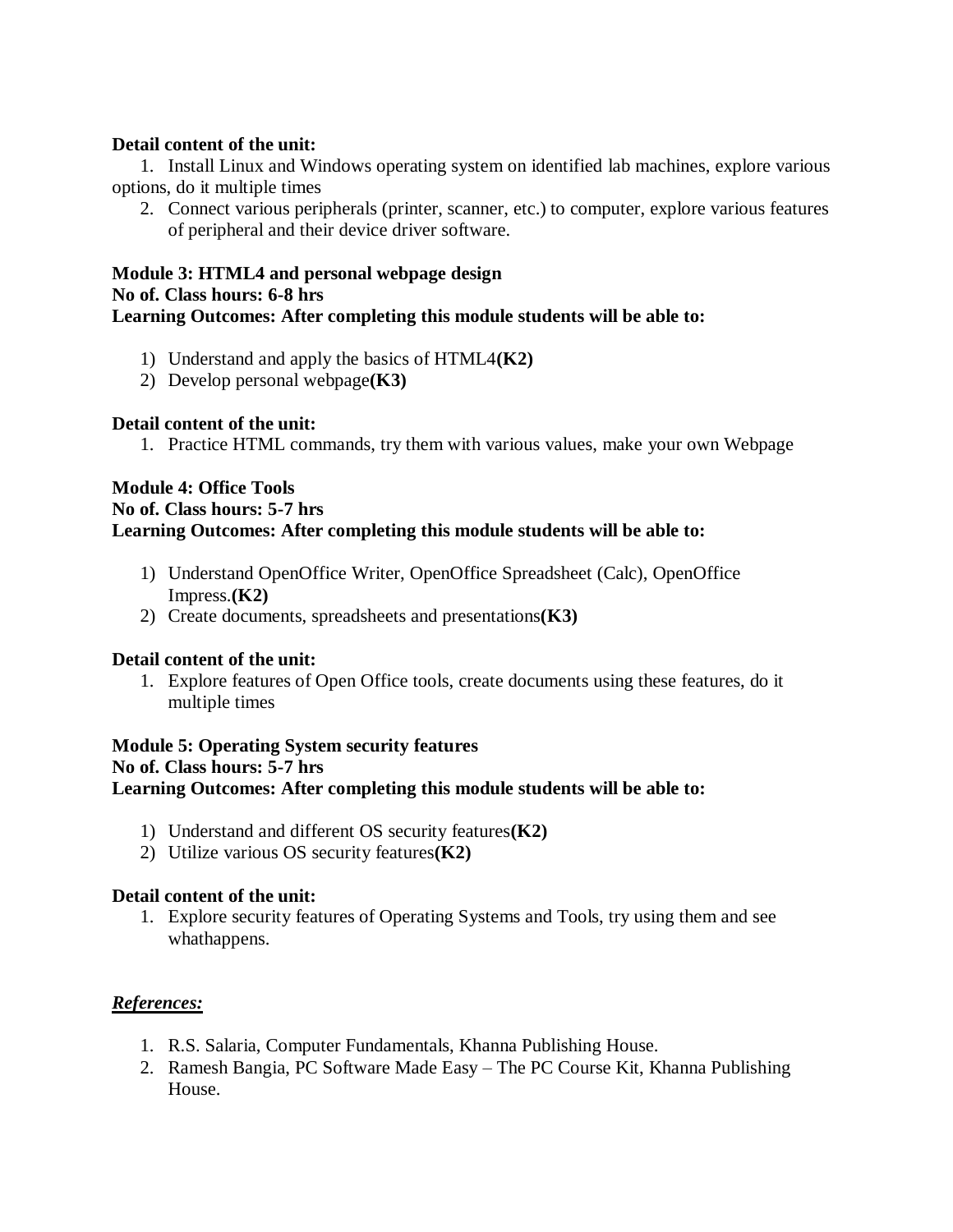- 3. Mastering Linux Shell Scripting: A practical guide to Linux command-line, Bash scripting, and
- 4. Shell programming, by Mokhtar Ebrahim, Andrew Mallett.
- 5. IT Essentials PC Hardware and Software Companion Guide, Davis Anfinson and Ken Quamme,
- 6. CISC Press, Pearson Education.
- 7. PC Hardware and A+ Handbook, Kate J. Chase PHI (Microsoft).

**\*\*\*\*\*\*\*\*\*\*\*\*\*\*\*\*\*\*\***

# **Fundamental of Electrical and Electronics Engineering Lab**

| Course Code   | <b>EEL 208</b>                                              |
|---------------|-------------------------------------------------------------|
| Course Title  | Fundamentals of Electrical and Electronics Engineering Lab. |
|               |                                                             |
| Number of     | 1 (L: 0, T: 0, P: 2)                                        |
| Credits       |                                                             |
| Prerequisites | <b>NIL</b>                                                  |
| Course        | <b>Engineering Science</b>                                  |
| Category      |                                                             |

**Course Outcomes:** At the end of the course student will be able to:

1. Understand and demonstrate basic principle and operation of electric circuits and machines(K1).

2. Apply their knowledge for solving basic problems related to electrical circuits, magnetic circuits and machines(K3).

- 3. Identify different active and passive components. (K2)
- 4. Apply their knowledge to test the performances of diodes.(K3)
- 5. Analyse voltage, current and power in single phase AC circuits.(K4)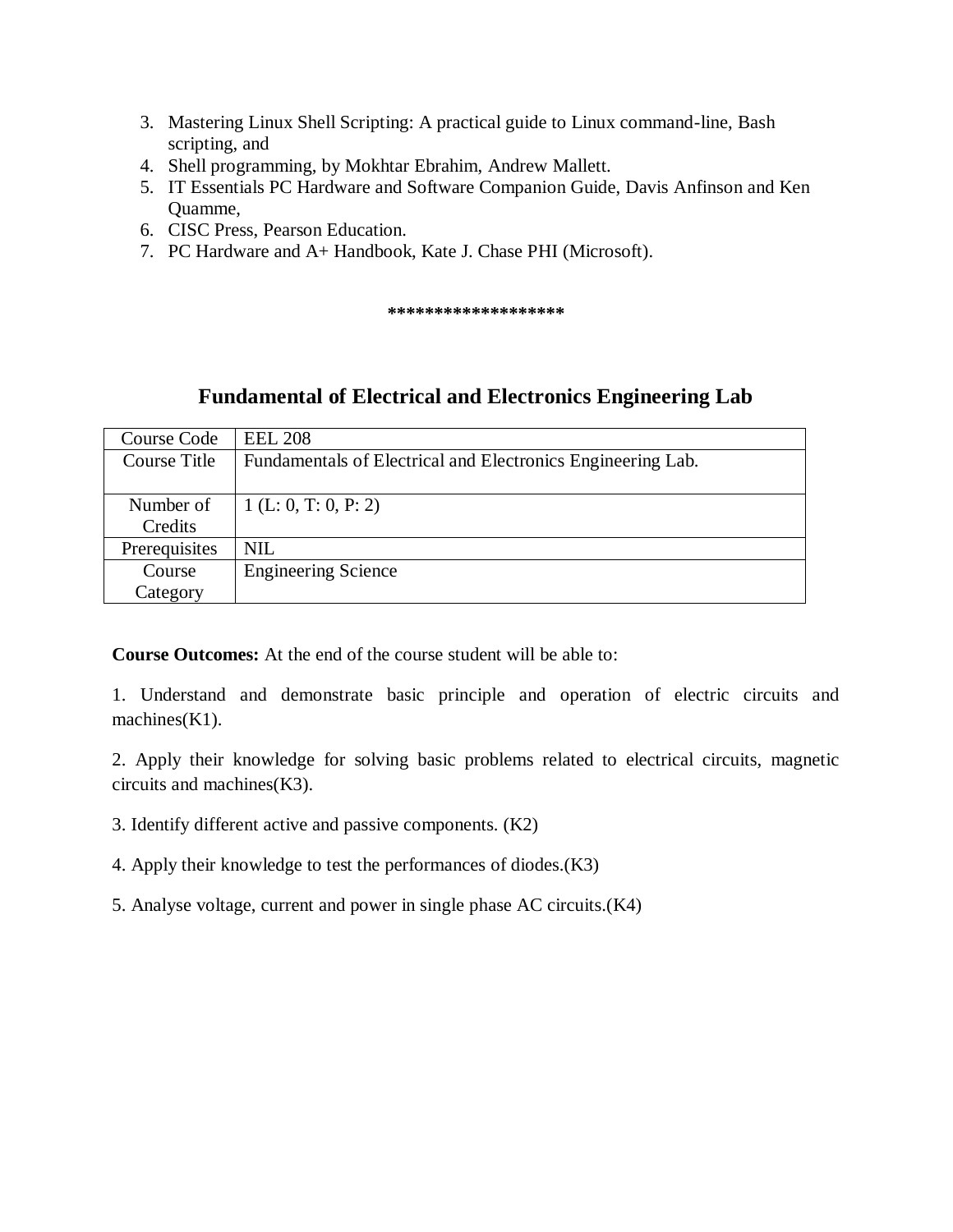| Sl <sub>No</sub> | Name of the Experiment                                                         |
|------------------|--------------------------------------------------------------------------------|
|                  | Identify various passive components in the given circuit                       |
| $\overline{2}$   | Identify various active components in the given circuit                        |
| 3                | Determine the value of given resistor using digital multimeter to confirm with |
|                  | colour code.                                                                   |
| $\overline{4}$   | Connect resistors in series and parallel combination on bread board and        |
|                  | measure its value using digital multimeter                                     |
| 5                | Measure voltage, current and power in 1-phase circuit with resistive load.     |
| 6                | Measure voltage, current and power in R-L series circuit.                      |
| 7                | Measure voltage, current and power in R-C series circuit.                      |
| 8                | Determine the permeability of magnetic material by plotting its B-H curve      |
| 9                | Determine the transformation ratio $(K)$ of 1-phase transformer.               |
| 10               | Test the PN-junction diodes using digital multimeter.                          |
| 11               | Test the performance of LED                                                    |
| 12               | Identify three terminals of a transistor using digital multimeter.             |

### **References:**

1. Ritu Sahdev, Basic Electrical Engineering, Khanna Publishing House, 2018

2. Mittle and Mittal, Basic Electrical Engineering, McGraw Education, New Delhi, 2015, ISBN : 978-0-07-0088572-5

3. Saxena, S. B. Lal, Fundamentals of Electrical Engineering, Cambridge University Press, latest edition ISBN : 9781107464353

4. Theraja, B. L., Electrical Technology Vol – I, S. Chand publications, New Delhi, 2015, ISBN: 9788121924405

5. Theraja, B. L., Electrical Technology Vol – II, S. Chand publications, New Delhi, 2015, ISBN: 9788121924375

**\*\*\*\*\*\*\*\*\*\*\*\*\*\*\*\*\*\*\***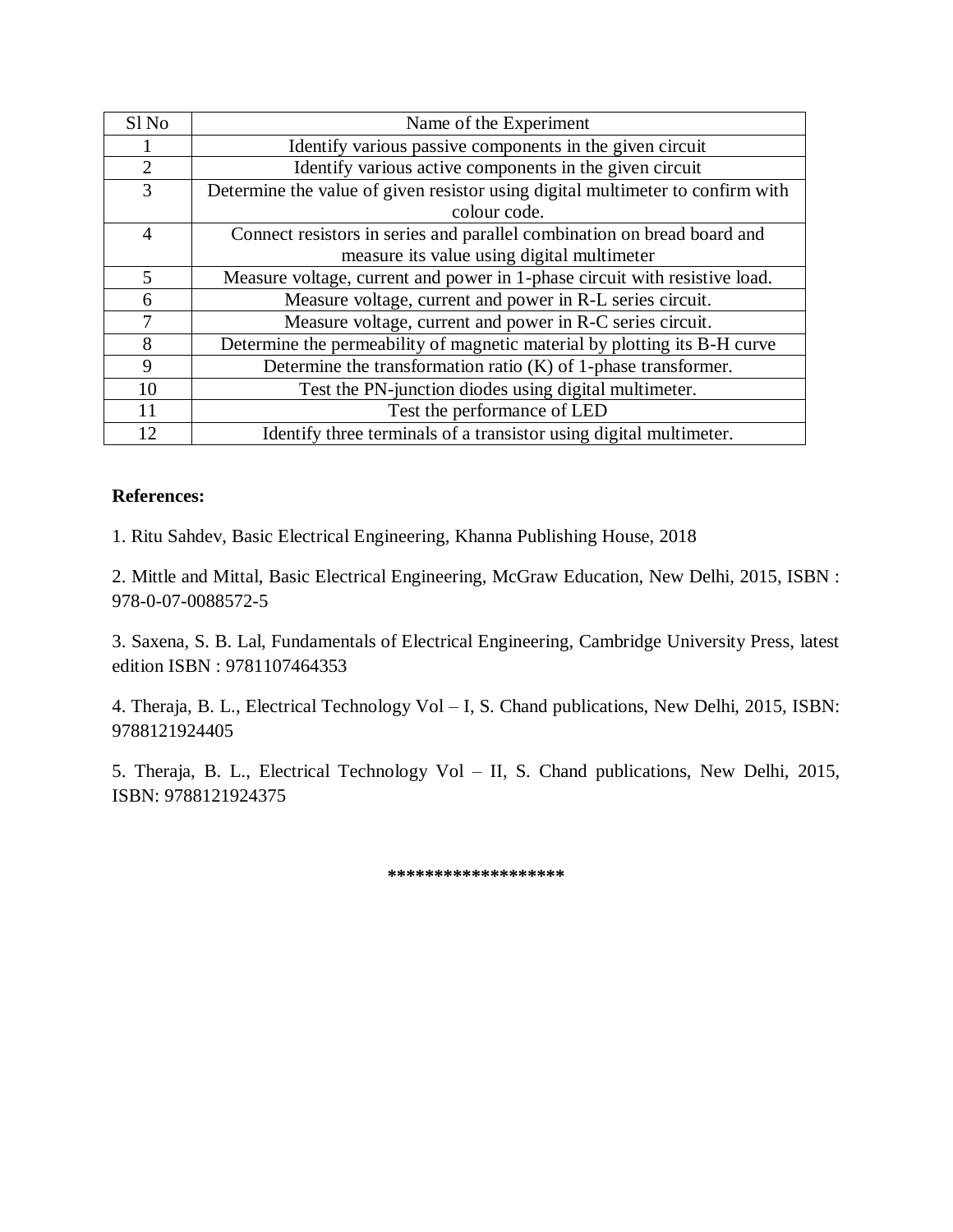# **Engineering Mechanics Lab**

| Course Code            | <b>ES 209</b>              |
|------------------------|----------------------------|
| Course Title           | Engineering Mechanics Lab. |
| Number of Credits      | (1(L: 0, T: 0, P: 2))      |
| Prerequisites          | NIL                        |
| <b>Course Category</b> | ES                         |

# **Course outcomes:**

After completing this course, student will be able to:

C.O.1: Identify and determine the force systems for given conditions by applying the basics of mechanics (K2).

C.O.2: Determine unknown force(s) of different engineering systems(K3).

C.O.3: Apply the principles of friction in various conditions for useful purposes (K3).

C.O.4: Find the centroid and centre of gravity of various components in engineering systems (K2).

# **List of Practical to be performed:**

- 1. To study various equipments related to Engineering Mechanics.
- 2. To find the M.A., V.R., Efficiency and law of machine for Differential Axle and Wheel.
- 3. To find the M.A., V.R., Efficiency and law of machine for Simple Screw Jack.
- 4. Derive Law of machine using Single purchase crab.
- 5. Derive Law of machine using double purchase crab.
- 6. Determine resultant of concurrent force system applying Law of Polygon of forces using force table.
- 7. Determine resultant of concurrent force system graphically.
- 8. Determine resultant of parallel force system graphically.
- 9. Verify Lami's theorem.
- 10. Study forces in various members of Jib crane.
- 11. Determine support reactions for simply supported beam.
- 12. Obtain support reactions of beam using graphical method.
- 13. Determine coefficient of friction for motion on horizontal and inclined plane.
- 14. Determine centroid of geometrical plane figures.

# **Suggested Learning Resources:**

- 1. Bedi D.S., Engineering Mechanics, Khanna PublishingHouse
- 2. Khurmi, R.S., Applied Mechanics, S.Chand & Co. NewDelhi.
- 3. Bansal R K, A text book of Engineering Mechanics, LaxmiPublications.
- 4. Ramamrutham, Engineering Mechanics, S.,S Chand & Co. NewDelhi.
- 5. Dhade, Jamadar &Walawelkar, Fundamental of Applied Mechanics, Pune VidhyarthiGruh.
- 6. Ram, H. D.; Chauhan, A. K. Foundations and Applications of Applied Mechanics, Cambridge Uni- versityPress.
- 7. Meriam, J. L., Kraige, L.G. , Engineering Mechanics- Statics, Vol. I, Wiley Publication, NewDelhi.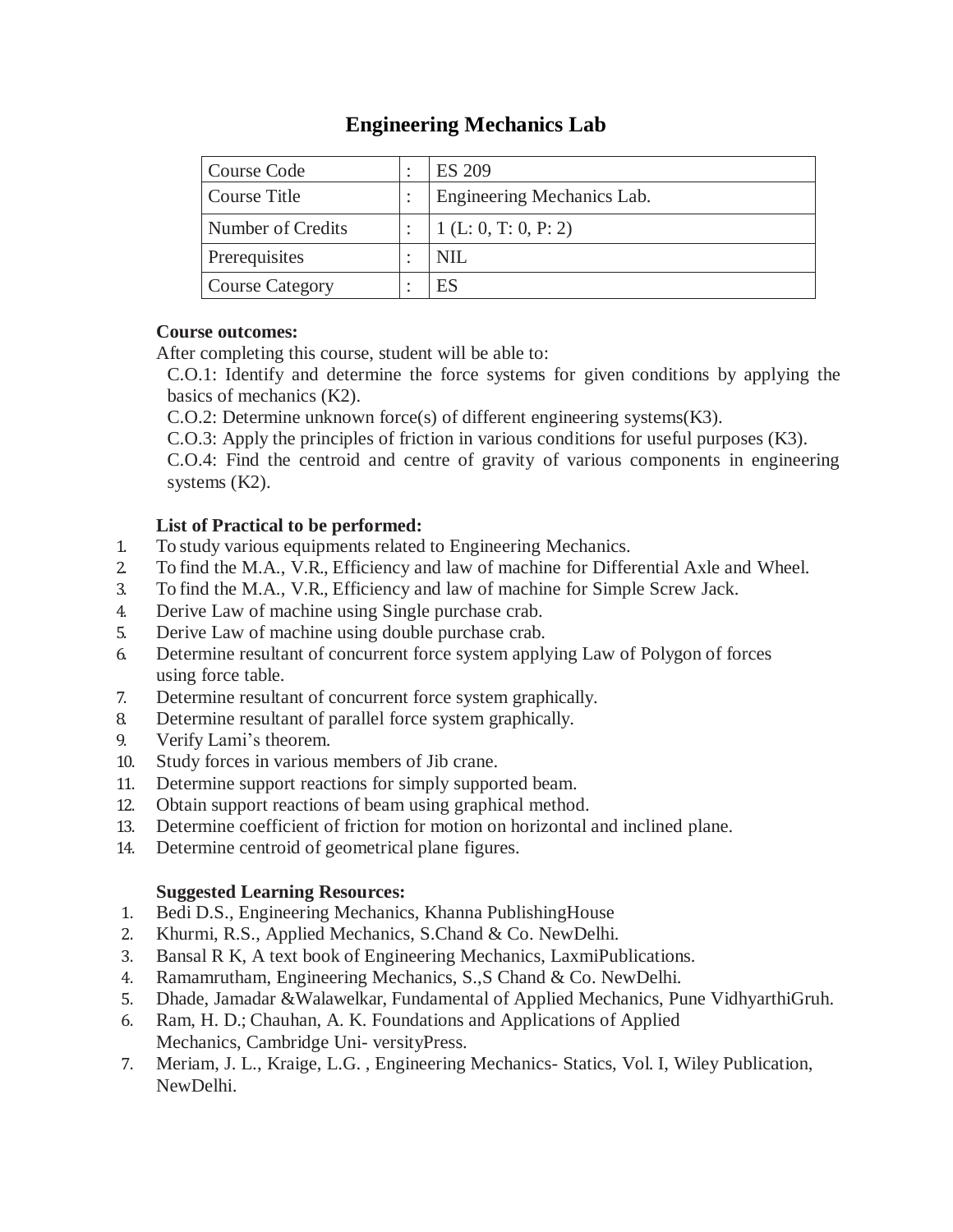#### **Environmental Science**

| Course Code            | <b>AU 210</b>                    |
|------------------------|----------------------------------|
| Course Title           | <b>Environmental Science</b>     |
| Number of Credits      | 0 (non-credit) $(L:2, T:0, P:0)$ |
| Prerequisites          | <b>High School Science</b>       |
| <b>Course Category</b> | Audit                            |

#### **Course outcomes:**

At the end of the course student will be able to:

C.O.1: Know the ecosystem and terminology and solve various engineering problems applying ecosystem knowledge to produce eco – friendly products.  $(K_1 \text{ and } K_3)$ 

C.O.2: Identify the factors of air and noise pollution, and know the acts and the control measures.  $(K_1$ and  $K_2)$ 

C.O.3: Explain the water and soil pollution, and know the acts and the control measures. (**K<sup>1</sup> and K2**)

C.O.4: Illustrate different renewable energy resources and efficient process of harvesting. (**K3**)

C.O.5: Describe solid Waste Management, ISO 14000 & Environmental Management (**K2**)

#### **Course Content:**

#### **Unit-1: Ecosystem**

#### **Number of class Hours:- 6 Learning outcomes:**

At the end of the unit- 1 student will be able to

- 1. Know the structure of ecosystem and various components (**K1**)
- 2. Know Carbon, Nitrogen, Sulphur, Phosphorus cycle (**K1**)
- 3. Solve various issues like Global warming, Green House Effect etc. (**K3**)

#### **Content:-**

Structure of ecosystem, Biotic & Abiotic components Food chain and food web Aquatic (Lentic and Lotic) and terrestrial ecosystem Carbon, Nitrogen, Sulphur, Phosphorus cycle. Global warming -Causes, effects, process, Green House Effect, Ozone depletion

#### **Unit– 2 Air and, Noise Pollution**

**Number of class Hours:-6 Learning outcomes:**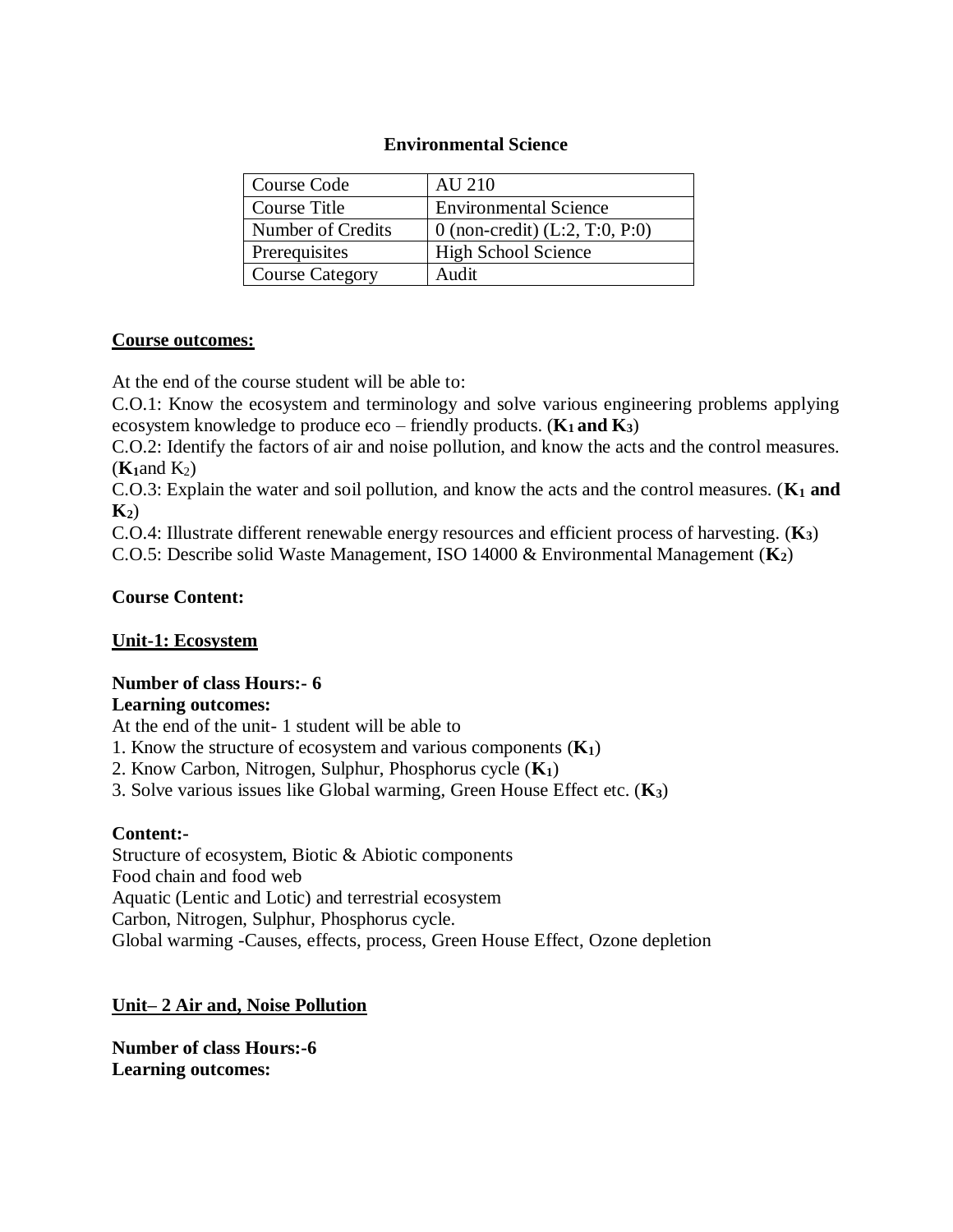At the end of the unit- 2 students will be able to

- 1. Know about air and noise pollution, effect and control of air and noise pollution (**K1**)
- 2. Identify the factors air and noise pollution  $(K_2)$

#### **Content:-**

Definition of pollution and pollutant, Natural and manmade sources of air pollution (Refrigerants,I.C., Boiler) Air Pollutants: Types, Particulate Pollutants: Effects and control (Bag filter, Cyclone separator, Electrostatic Precipitator) Gaseous Pollution Control: Absorber, Catalytic Converter, Effects of air pollution due to Refrigerants, I.C., Boiler Noise pollution: sources of pollution, measurement of pollution level, Effects of Noise pollution, Noise pollution (Regulation and Control) Rules, 2000

#### **Unit- 3 Water and Soil Pollution**

#### **Number of class Hours:-6**

#### **Learning outcomes:**

At the end of the unit- 3 students will be able to

- 1. Know about water and soil pollution, effect and control of air and noise pollution (**K1**)
- 2. Explain the water and waste treatment process (**K2**)
- 3. Explain the preventive measures of soil pollution (**K2**)

#### **Content:-**

Sources of water pollution, Types of water pollutants, Characteristics of water pollutants Turbidity, pH, total suspended solids, total solids BOD and COD: Definition, calculation Waste Water Treatment: Primary methods: sedimentation, froth floatation, Secondary methods: Activated sludge treatment, Trickling filter, Bioreactor, Tertiary Method: Membrane separation technology, RO (reverse osmosis).

Causes, Effects and Preventive measures of Soil Pollution: Causes-Excessive use of Fertilizers, Pesticides and Insecticides, Irrigation, E-Waste.

#### **Unit– 4 Renewable sources of Energy**

#### **Number of class Hours:-6**

#### **Learning outcomes:**

At the end of the unit- 4 students will be able to

1. Know about solar energy, Hydrogen energy, Ocean energy resources and Tidal energy conversion  $(K_1)$ 

- 2. Illustrate the production and utilization of biomass **(K3**)
- 3. Illustrate the benefits of wind energy (**K3**)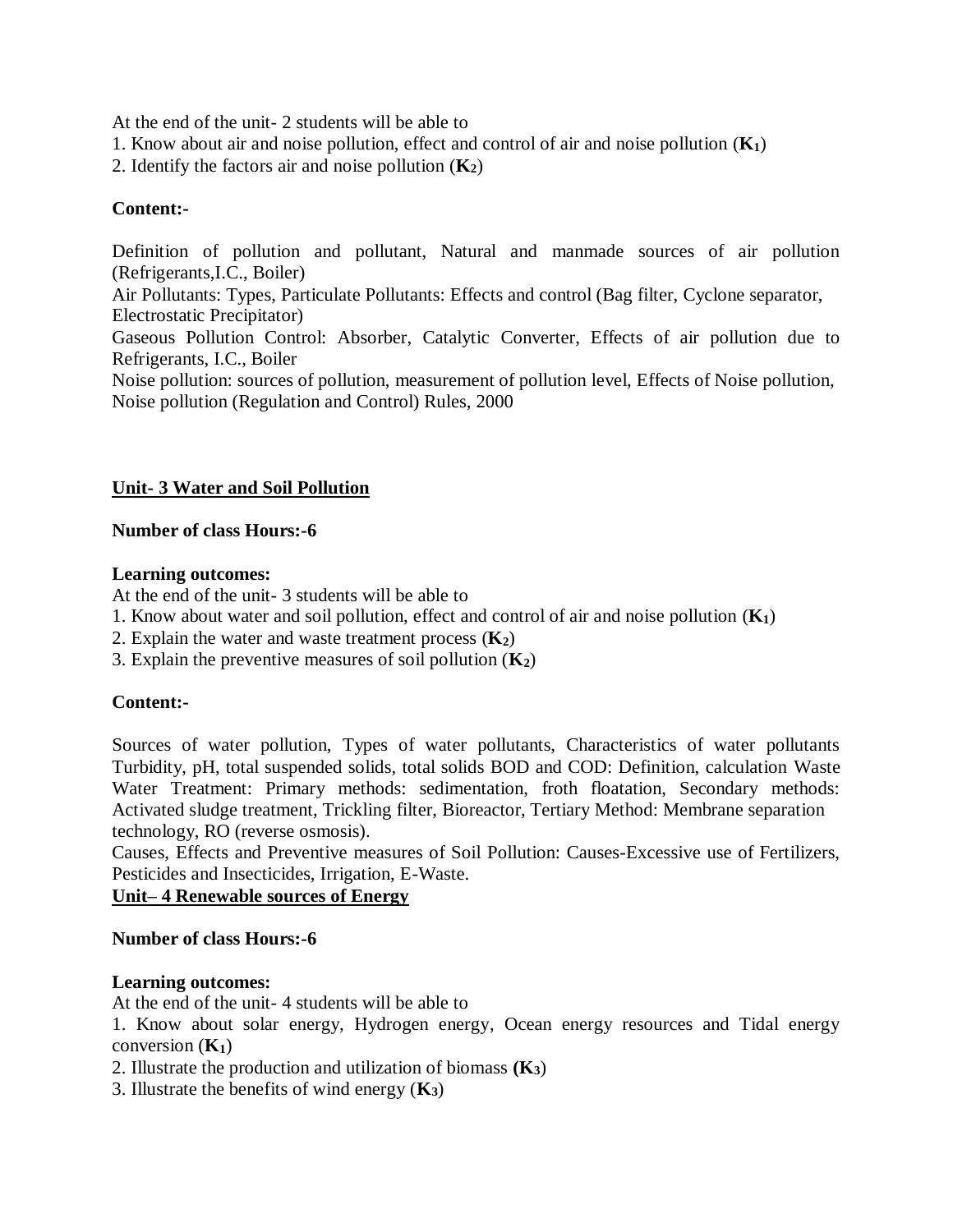# **Content:-**

Solar Energy: Basics of Solar energy. Flat plate collector (Liquid & Air).Theory of flat plate collector.Importance of coating.Advanced collector.Solar pond.Solar water heater, solar dryer. Solar stills.

Biomass: Overview of biomass as energy source. Thermal characteristics of biomass as fuel.Anaerobic digestion.Biogas production mechanism.Utilization and storage of biogas.

Wind energy: Current status and future prospects of wind energy. Wind energy in India. Environmental benefits and problem of wind energy.

New Energy Sources: Need of new sources. Different types new energy sources. Applications of (Hydrogen energy, Ocean energy resources, Tidal energy conversion.) Concept, origin and power plants of geothermal energy

# **Unit-5 Solid Waste Management, ISO 14000 & Environmental Management**

### **Number of class Hours:-6**

### **Learning outcomes**

At the end of the unit- 5 students will be able to

- 1. Knowabout solid waste, E-waste and bio-medical waste (**K1**)
- 2. Describe about solid waste management and various environmental act (**K2**)

# **Content:-**

Solid waste generation- Sources and characteristics of: Municipal solid waste, E- waste, biomedical waste.

Metallic wastes and Non-Metallic wastes (lubricants, plastics, rubber) from industries.

Collection and disposal: MSW (3R, principles, energy recovery, sanitary landfill), Hazardous Waste.

Air quality act 2004, air pollution control act 1981 and water pollution and control act1996. Structure and role of Central and state pollution control board.

Concept of Carbon Credit, Carbon Footprint.

Environmental management in fabrication industry.

ISO14000: Implementation in industries, Benefits.

#### **References:**

#### **(a) Suggested Learning Resources: Books:**

1. S.C. Sharma & M.P. Poonia, Environmental Studies,Khanna Publishing House,NewDelhi

2. C.N. R. Rao, Understanding Chemistry, Universities Press (India) Pvt. Ltd., 2011.

3. Arceivala, Soli Asolekar, Shyam, Waste Water Treatment for Pollution Control and

4. Reuse, Mc-Graw Hill Education India Pvt. Ltd., New York, 2007, ISBN:978-07-062099-

5. Nazaroff, William, Cohen, Lisa, Environmental Engineering Science, Willy, New York, 2000, ISBN 10: 0471144940.